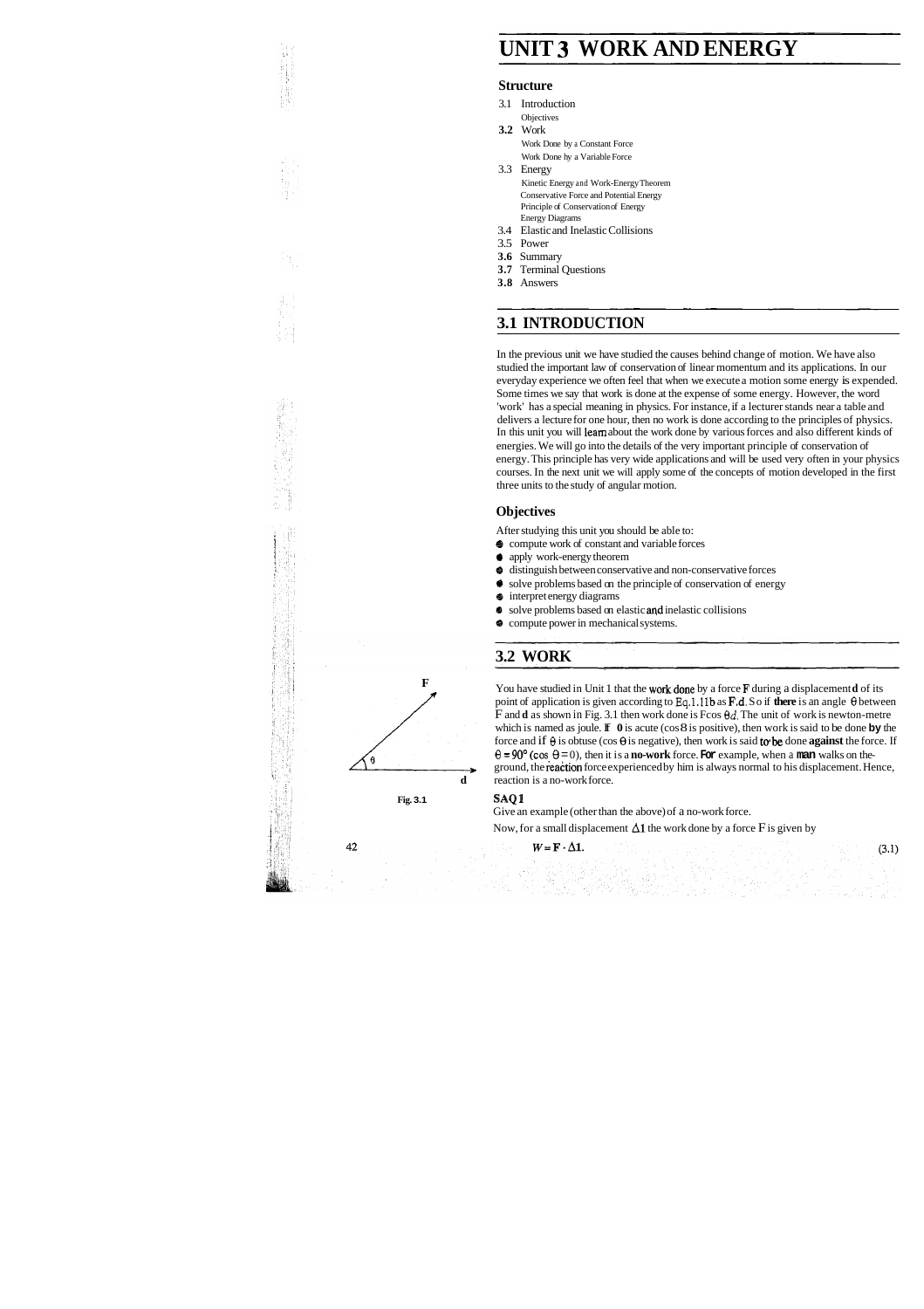# **3.2.1 Work Done by a Constant Force Work and Energy <b>All 2018** Work and Energy

Let a particle undergo a succession of displacements  $\Delta 1_1, \Delta 1_2, \ldots, \Delta 1_n$  under the action of a constant force. Then the net displacement is  $A1 = \Delta 1$ ,  $\vdots$   $\Delta 1$ ,  $\vdots$   $\ddots$   $\ddagger$   $\Delta 1$ , (see Fig. 3.2), and the work done is

$$
W = \mathbf{F} \cdot \Delta \mathbf{1} = \mathbf{F} \cdot (\Delta \mathbf{1}_1 + \Delta \mathbf{1}_2 + \ldots + \Delta \mathbf{1}_n)
$$

However, in nature we come across many forces that vary with position. For example, let a unit positive charge be taken from point A to point B in the electrostatic field of a charge + q (Fig. 3.3). q is located at the origin of a two-dimensional rectangular Cartesian coordinate system having x-and y-axes. The force experienced by a unit positive charge when placed at P is given by

$$
\mathbf{F} = \frac{kq}{r^2}\hat{\mathbf{r}},\tag{3.3}
$$

We can use the distributive law of scalar products (Eq. 1.14) and write

$$
W = \mathbf{F} \cdot \Delta \mathbf{1}_1 + \mathbf{F} \cdot \Delta \mathbf{1}_2 + \dots + \mathbf{F} \cdot \Delta \mathbf{1}_n. \tag{3.2}
$$

Thus, the work done by a constant force for a succession of displacenients is the sum of the work done by that force for individual displacements.

where k is a constant dependent on the nature of the intervening medium.  $OP = r$  and  $\hat{r}$  is the unit vector in the direction of r. As the unit positive charge moves, the magnitude as well as the direction of **r** change. So **F** is a force which varies with position. How do we calculate the work done for such forces?

The section of the path from *A* to *B* can be approximated by a zigzag polygon consisting of successive displacements  $A1, A1, \ldots A1$ , where the path AB is shown exaggerated. We can take each successive displacement  $\Delta \mathbf{I}$  to be very smell. Then r, corresponding to each  $\Delta \mathbf{I}$ , will be effectively constant, so that  $F(r_i)$  is also constant over that displacement. The work done for this displacement is given from Eq. 3.1 as  $W = F(r)$ .  $\Delta 1$ .

#### **3.2.2 Work Done by a Variable Force**

integral of **F** from **A** to B. So the integral of force with respect to the position variable over a certain path is the work done by the force over that path, provided the force depends on the position variable only.

A force of the type given by Eq. 3.3 can be expressed in general as

$$
\mathbf{F} = \mathbf{F}(\mathbf{r}).\tag{3.4}
$$

Let us now calculate the work done when a particle moves under the influence of this force from point A to B (Fig. 3.4).

Since work is a scalar quantity, the work done in going from **A** to B is the sum of the work done for each successive displacement, i.e.

$$
W = \mathbf{F}(\mathbf{r}_1) \cdot \Delta \mathbf{l}_1 + \mathbf{F}(\mathbf{r}_2) \cdot \Delta \mathbf{l}_2 + \dots + \mathbf{F}(\mathbf{r}_n) \cdot \Delta \mathbf{l}_n
$$
  
= 
$$
\sum_{i=1}^n \mathbf{F}(\mathbf{r}_i) \cdot \Delta \mathbf{l}_i.
$$
 (3.5)

where the symbol  $\Sigma$  stands for the above summation.

We should expect to get a more significant value for zigzag paths if we fit the curve more closely. Therefore, it is natural to define work in the general case as the limit of such approximations as the lengths of the  $\Delta l$ , s are made smaller and smaller, i.e.

$$
W = \lim_{\Delta l_i \to 0} \left[ \sum_{i=1}^n \mathbf{F}(\mathbf{r}_i) \cdot \Delta l_i \right]
$$
 (3.6)

From the concept of definite integration, the above limit is given by

$$
W = \int_{A}^{A} \mathbf{F}(\mathbf{r}) \cdot d\mathbf{l},
$$
  
where *A* and *B* denote the initial and the final positions. This integral is called the line

For a two-dimensional system 
$$
\mathbf{F} = F_x \hat{\mathbf{i}} + F_y \hat{\mathbf{j}}
$$
 and  $d\mathbf{l} = d\mathbf{x} \hat{\mathbf{i}} + dy \hat{\mathbf{j}}$   
\n**F.**  $d\mathbf{l} = (F_x \hat{\mathbf{i}} + F_y \hat{\mathbf{j}}) \cdot (d\mathbf{x} \hat{\mathbf{i}} + d\mathbf{y} \hat{\mathbf{j}}),$   
\nor  $\mathbf{F} \cdot d\mathbf{l} = F_x dx + F_y dy$  (3.8)







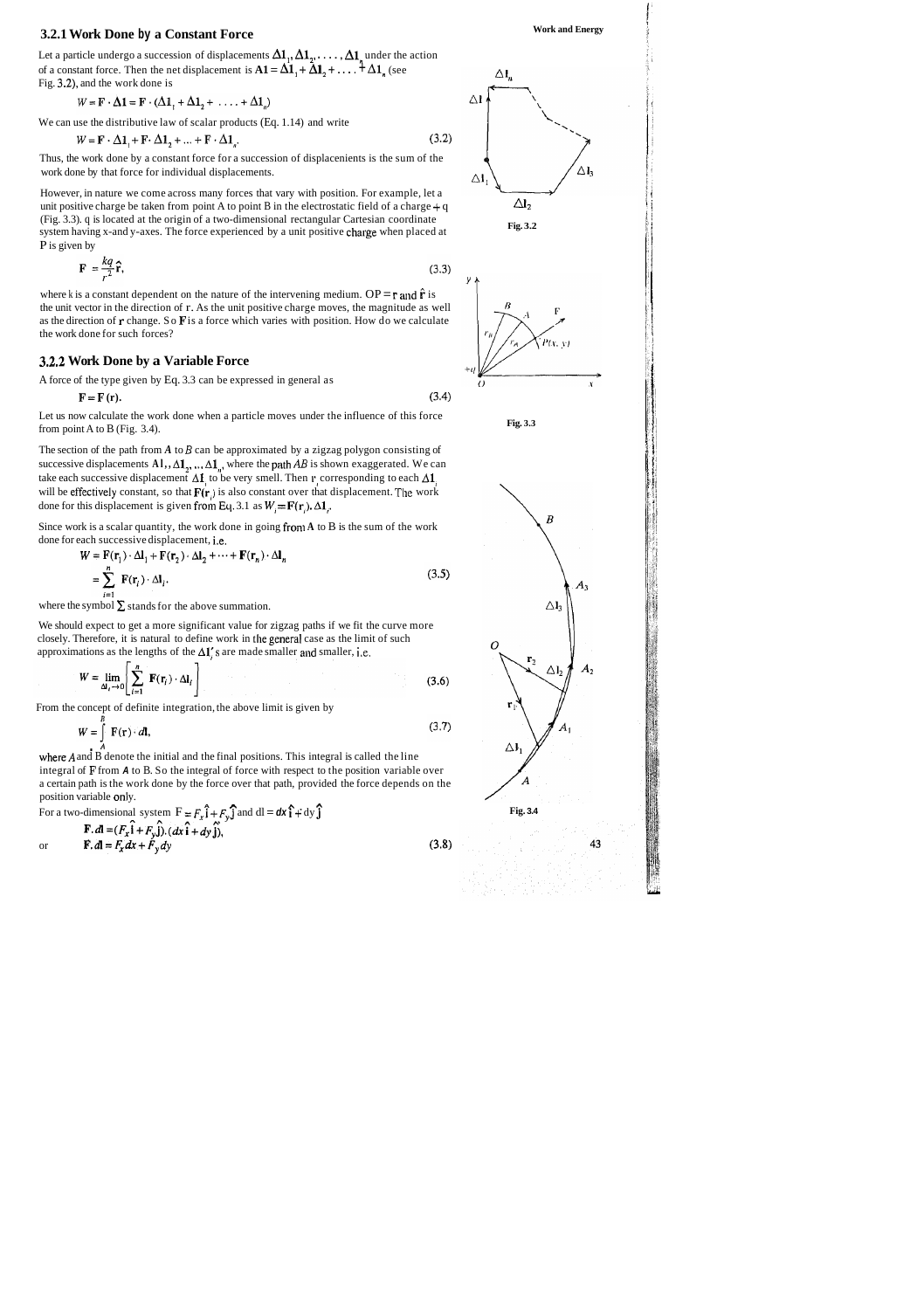#### **Example** 1

**Concepts in Mechanics** Let us now evaluate the work done by a variable force.<br> **Example 1**<br>
Let us determine W along the path *AR* for the electrostatic force E given by Let us determine W along the path *AB* for the electrostatic force F given by Eq. **3.3.** 

$$
\mathbf{F} = \frac{kq}{r^2} \hat{\mathbf{r}} = \frac{kq}{r^2} \frac{\mathbf{r}}{r} \quad (\because \hat{\mathbf{r}} = \frac{\mathbf{r}}{r}
$$
\n
$$
\text{or } \mathbf{F} = \frac{kq}{r^3} (x \hat{\mathbf{i}} + y \hat{\mathbf{j}}),
$$
\n
$$
\text{or } F_x = \frac{kqx}{r^3}, \quad F_y = \frac{kqy}{r^3}.
$$
\n
$$
\text{from Eq. 3.8, we get}
$$

Hence, from Eq. 3.8, we get

$$
\mathbf{F} \cdot \mathbf{dl} = \frac{kq}{r^3} (x \, dx + y \, dy)
$$
\n
$$
= \frac{kq}{r^3} \left\{ d \left( \frac{x^2}{2} \right) + d \left( \frac{y^2}{2} \right) \right\}
$$
\n
$$
= \frac{k}{2} \frac{q}{r^3} d(x^2 + y^2)
$$
\n
$$
= \frac{kq}{2r^3} d(r^2) = \frac{kq}{2r^3} 2r dr = \frac{kq}{r^2} dr
$$
\n3.7. We get

From Eq. **3.7,** we get

$$
W = \int_{r_A}^{r_B} \frac{kq}{r^2} dr = kq \left( \frac{1}{r_A} - \frac{1}{r_B} \right).
$$
 (3.9)

You can now try the following SAQ based on the ideas discussed so far.

#### **-SAQ** 2

Suppose the equilibrium position of an end of a spring is  $O$ , (Fig. 3.5) and it is stretched through a length *x*. Due to elasticity a restoring force comes into play, which is proportional to the displacement **x** from the equilibrium position, i.e.

 $k_{\alpha}$  is a constant and the negative sign appears because the restoring force is directed opposite to the displacement. How much work is done in stretching the spring from the position  $\mathbf{x} = \mathbf{x}$ , to  $x=x_1$ ?

We have defined work. The capacity of a body to do work is called its **energy** and is always measured by the work the body is capable of doing. So the unit of energy is the same as that of work, i.e. joule. In nature, energy manifests itself in different forms — mechanical, heat, electrical, chemical, sound, light, etc. You have read about energy in general in FST-1, Block-4 (Sec. 17.3). In this unit we shall concentrate on mechanical energy. It can be of two kinds - kinetic energy and potential energy.



We have thus discussed the meaning of the line integral of a force when it is a function of the position variable. We shall seek a more. general meaning of the line integral of a force in the next section.

Kinetic energy (**K.E.**) is possessed by a body by virtue of its motion. For example, a moving car or a ball in motion has kinetic energy. We shall amve at a quantitative measure of kinetic energy by applying Newton's second law of motion to Eq. 3.7. In the next few steps we shall be doing some algebra.'It is necessary for obtaining the result which is physically very significant.

## **3.3 ENERGY**

### **3.3.1 Kinetic Energy and Work-Energy Theorem**

From Newton's second law, for a particle of mass m having a velocity v at a time *t* we have

$$
\mathbf{F} = \frac{d}{dt} (m\mathbf{v}),
$$

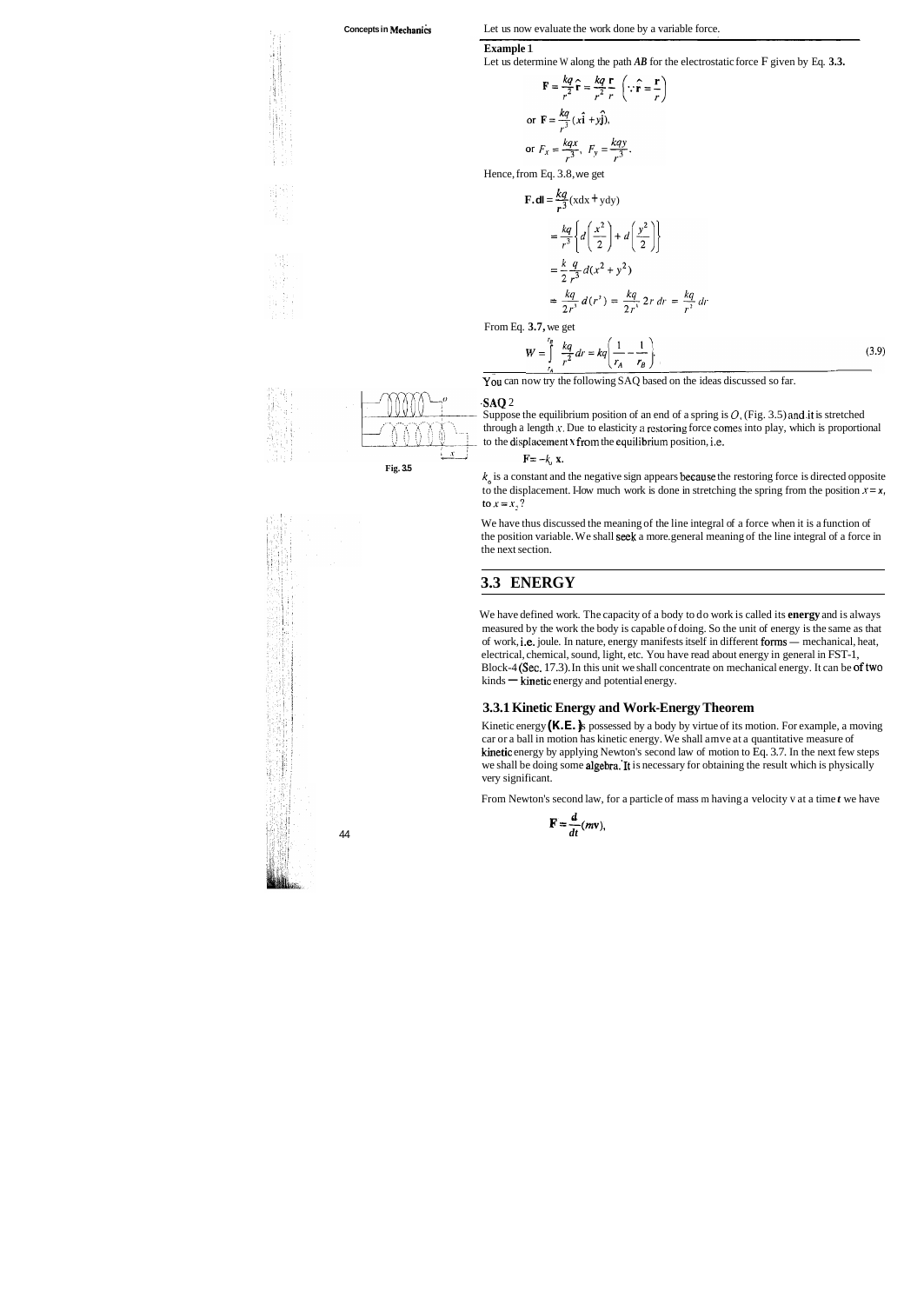$\frac{dv}{dx}$ or  $\mathbf{F} = m \frac{dv}{dt}$ , for a system of constant mass. Again  $v = \frac{dl}{dt}$ and  $\mathbf{dl} = \frac{\mathbf{dl}}{dt} dt = v dt$  $\mathbf{F} \cdot d\mathbf{l} = m \frac{dx}{dt} \cdot \mathbf{v} dt.$ 

We shall now apply some algebra to simplify Eq. 3.10.

where A and B indicate the limits of position between which the definite integral has to be worked out. Since  $\mathbf{v} \cdot \mathbf{v} = v^2$ , from Eq. 3.12, we get

$$
\int_{A}^{B} \mathbf{F} \cdot d\mathbf{l} = \frac{1}{2} m v_B^2 - \frac{1}{2} m v_A^2.
$$
 (3.13)

Now, 
$$
\mathbf{v} \cdot \mathbf{v} = (v_x^2 + v_y^2 + v_z^2)
$$
  
\n
$$
\frac{d}{dt}(\mathbf{v} \cdot \mathbf{v}) = \frac{d}{dt}(v_x^2 + v_y^2 + v_z^2)
$$
\n
$$
= \frac{d}{dt}(v_x^2) + \frac{d}{dt}(v_y^2) + \frac{d}{dt}(v_z^2)
$$
\n
$$
\frac{d}{dt}(v_x^2) = \frac{d}{dv}(v_x^2) \frac{dv_x}{dt} = 2v_x \frac{dv_x}{dt}
$$
\nThus  $\frac{d}{dt}(\mathbf{v} \cdot \mathbf{v}) = 2v_x \frac{dv_x}{dt} + 2v_y \frac{dv_y}{dt} + 2v_z \frac{dv_z}{dt}$   
\n
$$
= 2(v_x\hat{\mathbf{i}} + v_y\hat{\mathbf{j}} + v_z\hat{\mathbf{k}}) \cdot \left(\frac{dv_x}{dt}\hat{\mathbf{i}} + \frac{dv_y}{dt}\hat{\mathbf{j}} + \frac{dv_z}{dt}\hat{\mathbf{k}}\right), \text{ from Eq. 1.15a.}
$$

 $\therefore \frac{d}{dt}(\mathbf{v} \cdot \mathbf{v}) = 2\mathbf{v} \cdot \frac{d}{dt}$ 

Since dot product is commutative, we get

$$
\mathbf{v} \cdot \frac{d\mathbf{v}}{dt} = \frac{d\mathbf{v}}{dt} \cdot \mathbf{v} = \frac{d}{dt} \left( \frac{\mathbf{v} \cdot \mathbf{v}}{2} \right).
$$
 (3.1)

Thus, from Eqs. 3.10 and 3.1 1, we get

$$
\mathbf{F} \cdot d\mathbf{l} = m \frac{d}{dt} \left( \frac{\mathbf{v} \cdot \mathbf{v}}{2} \right) dt = md \left( \frac{\mathbf{v} \cdot \mathbf{v}}{2} \right) = d \left( \frac{m}{2} \mathbf{v} \cdot \mathbf{v} \right).
$$
\n
$$
\therefore \int_{A}^{B} \mathbf{F} \cdot d\mathbf{l} = \left| \frac{1}{2} m \mathbf{v} \cdot \mathbf{v} \right|_{A}^{B}
$$
\n(3.12)

We now want to interpret Eq.3.13. For the sake of simplicity let us consider  $v<sub>A</sub> = 0$ . Then the right-hand of Eq. 3.13 becomes  $\frac{1}{2}mv_p^2$ . This in accordance with Eq. 3.7 represents the work done on the particle in its attaining a velocity **v,** from rest. Thus, this work will be a measure of the energy the particle has acquired by virtue of its motion. So  $\frac{1}{2}mv^2$  is a *measure of K.E. of aparticle of mass* **m** *moving with a velociry v.* Now go back and look at the few steps worked out before Eq. 3.10. You will understand that the above analysis has been done for a system of constant mass. But <sup>1</sup>/<sub>2</sub>mv<sup>2</sup> is taken to be the measure of K.E. *also for systems having variable mass.* You have read about them in Sec. 2.3.3. Hence, the right-hand side of Eq. 3.13 represents the change in **K.E.** of the particle between the positions A and B and is expressed as

*The line integral of a force between two positions is equal to the change in K.E. of the particle in coming from the initial to the final position.* Moreover, if **F** is a function of position, the line-integral of the force is equal to the work done by the force between these points. So we can now state the **work-energy theorem.** 

*The work done on a particle by the resultant force acting on it is always equal to the change in K.E. of the particle.* **<sup>45</sup>**

 $(3.10)$ 

1)

$$
\int_{A}^{B} \mathbf{F} \cdot d\mathbf{l} = T_B - T_A. \tag{3.13a}
$$

Thus, we have amved at the general meaning of the line integral of a force which can be stated as follows: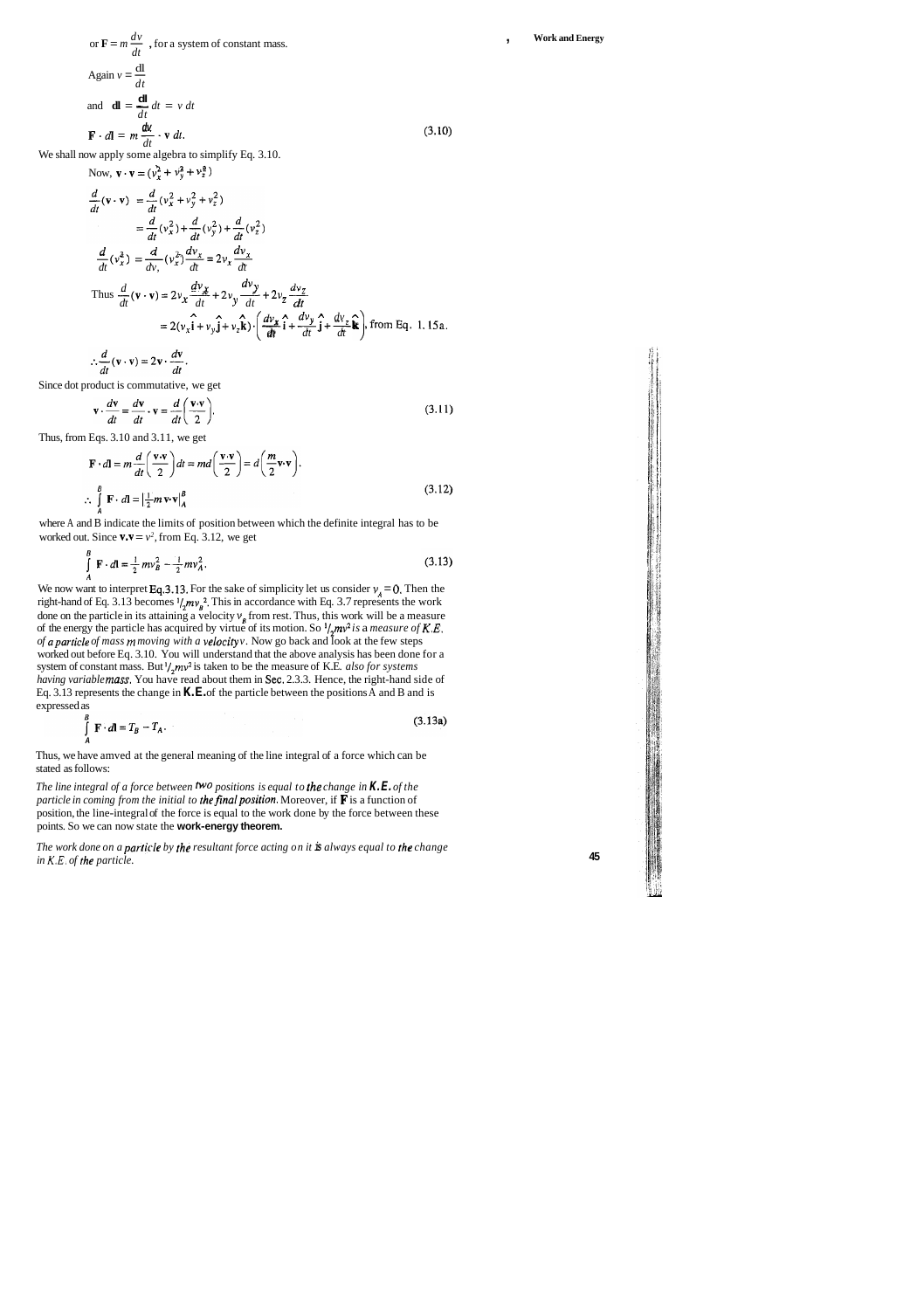

#### **Example 2**

<sup>1</sup> A body of mass 1 kg and initial velocity 10 m s<sup>-1</sup> is sliding on a horizontal surface. If the  $\frac{1}{1}$  coefficient of kinetic friction between the body and the surface is 0.5, then find the

> (a) Refer to Fig. 3.6. Let the mass of the body be m. As we have seen in Sec. 2.2.2, the magnitude of the **normal** reaction  $N = mg$  and that of the force of friction  $= \mu_k N = \mu_k mg$ . Let the displacement of the body be **d** in the direction OA. We shall assume that the force of  $\overrightarrow{F}$   $\overrightarrow{O}$   $\overrightarrow{A}$  friction is constant over that displacement. So Eq. 3.7 reduces to

 $W = \mathbf{F} \cdot \mathbf{d}$ 

a) work done by friction when the body has traversed a distance of **5m** along the surface,

 $\uparrow N$  b) the initial and the final kinetic energies of the body.

<sup>1</sup>**A** truck and a car having equal K.E.s are travelling along a straight toad. Equal braking forces are applied on them. Which one will travel farther before stopping?





We should realise that the work-energy theorem is not a new law. It is simply a relation between work and K.E. derived from Newton's second law of motion. In Example 2 and SAQ 3 we have used work-energy theorem. But for evaluating the left-hand side of Eq. 3.13 in these problems we have not effectively performed any integration. In general cases, we shall need to work out that integral for which the path of the particle must be known. If the path has a complicated geometry then it is not easy to determine W. However, there is a special kind of force for which W can be determined without the knowledge of the path of the particle. Only the initial and final positions need be known. Let us now discuss about this special kind of force, known as the conservative force. Through this discussion we shall also arrive at the concept of potential energy.

#### **I 3.2.2 Conservative Force and Potential Energy**

Refer to Fig. 3.7. Let us consider four points **A**, **B**, *C*, **D** which are the vertices of a square of side **L** on a smooth vertical wall. A particle of mass *m* has **to** be taken from A to **B** in two side L on a smooth vertical wall. A particle of mass  $m$  has to be taken from A to B in two

Here **P,** being the force of kinetic friction, is opposite to **d.** 

 $W = -Fd = -\mu_k mgd$ 

 $W = -(0.5) \times (\text{lkg}) \times (9.8 \text{m s}^{-2}) \times (\text{Sin}) = -24.5 \text{J}$ 

b) Initial K.E. =  $\frac{1}{2}mv^2 = \frac{1}{2}$ , x (I kg) × (10 ms<sup>-1</sup>)<sup>2</sup> = 50J

We know from the work-energy theorem that

Work done  $=$  Final K.E.  $-$  Initial K.E.

:. Final K.E. = Initial K.E. + W = 50J + (-24.53) = 25.53 Work done = Final K.E. - Initial K.E.<br>  $\therefore$  Final K.E. = Initial K.E. + W = 50J + (-24.53) = 25.53

**SAQ 3** 

**I** 



*B*<br> **Example 3.7**<br> **Example 3.3.7**<br> **Example 3.3.7**<br> **Example 3.3.7**<br> **Example 3.3.7**<br> **Example 3.3.7**<br> **Example 3.3.7**<br> **Example 3.3.7**<br> **Example 3.3.7**<br> **Example 3.3.7**<br> **Example 3.3.7**<br> **Example 3.4.4.5.4.8.4.9.4.8.4.8 Fig. 3.7** take a two-dimensional rectangular Cartesian coordinate system with **x** and y-axes along BC and BA, respectively. As we shall use Eq. 3.7 let us write down the expression for **F** explicitly :



b) along the path *ADCB.* 

$$
\mathbf{F} = -mg \, \hat{\mathbf{j}} \tag{3.14}
$$

For case **(a),** the work done is given by

$$
W_a = W_{AB} = \int_{0}^{B} \mathbf{F} \cdot d\mathbf{l} = \int_{0}^{B} -mg\hat{\mathbf{j}} \cdot (-d\hat{\mathbf{y}})\hat{\mathbf{j}} = \int_{0}^{B} mgdy
$$
  
or  $W_{AB} = mg \mathbf{U}_{B} \mathbf{v}_{B} - y_A = \frac{A}{mgL} \mathbf{v}_{B}$  (3.15a)

For case **(b),** the work done is given by

$$
W_b = W_{ADCB} = W_{AD} + W_{DC} + W_{CB}
$$
  
=  $\int_{A}^{D} \mathbf{F} \cdot d\mathbf{l} + \int_{D}^{B} \mathbf{F} \cdot d\mathbf{l} + \int_{C}^{B} \mathbf{F} \cdot d\mathbf{l}$   
=  $\int_{A}^{D} -mg\mathbf{j} \cdot dx\mathbf{i} + \int_{D}^{C} -mg\mathbf{j} \cdot (-dy\mathbf{j}) + \int_{C}^{B} -mg\mathbf{j} \cdot (-dx\mathbf{i})$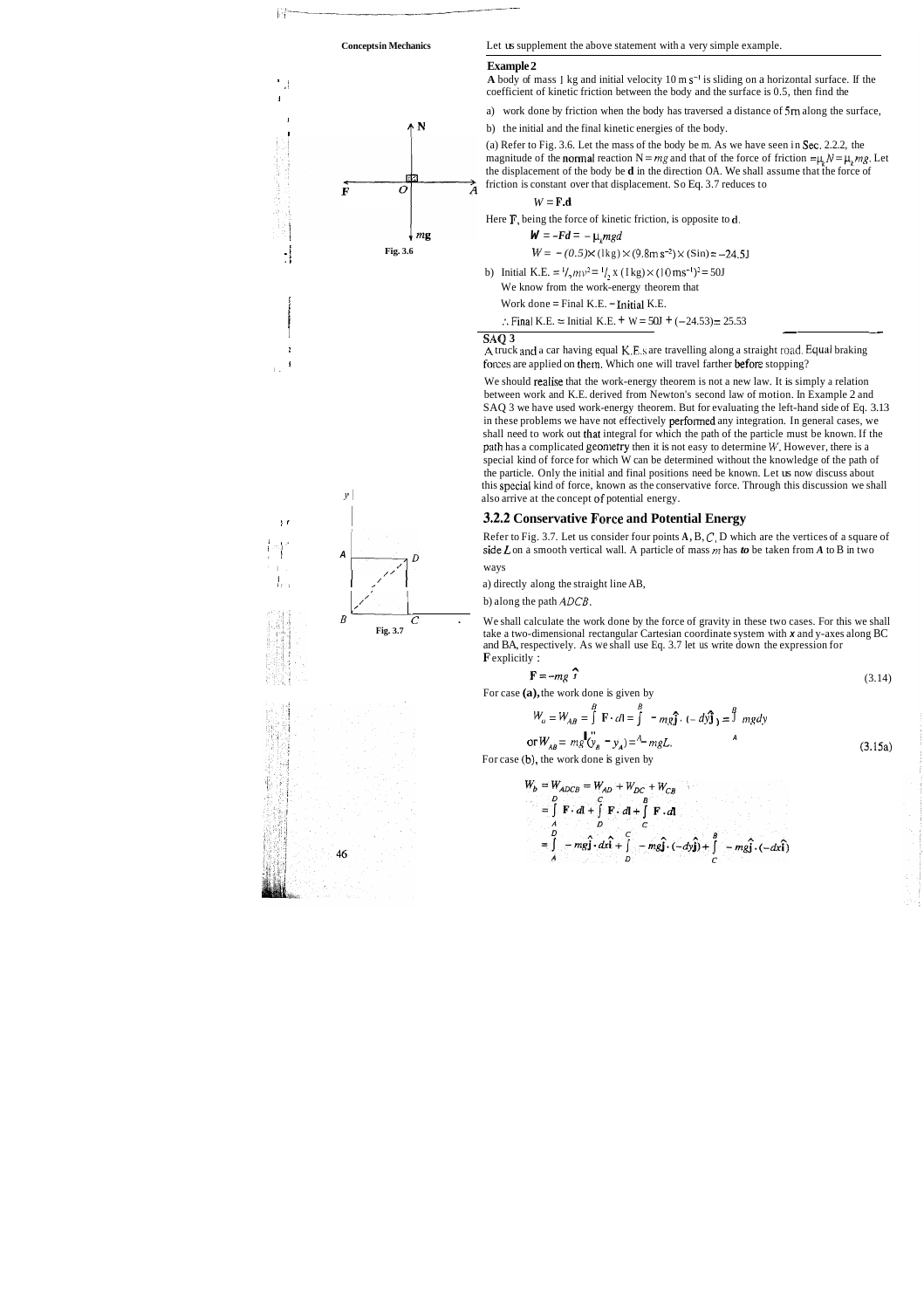$$
= 0 + \int_{D}^{C} mg dy + 0 = mg(y_C - y_D) = -mgL.
$$
 (3.15b)

So  $W_u = W_b$ . In other words, the work done in taking the particle from A to B along two different paths is the same, i.e. the work done is independent of the path followed. Such a force is called a **conservative force.** It is defined as that fotce for which the work done is independent of the path followed and depends only on the initial and final positions of the particle. Like the force of gravity, electrostatic force is also conservative. You can now work out an SAQ.

There are forces for which the work done depends on the path followed, called **non**conservative forces. Thus, for non-conservative forces, the work done around a closed path is non-zero. For example, friction is a non-conservative force.

#### **SAQ 4**

a) Verify for Fig. 3.7 that  $W_{AB} = W_{ADB}$ 

**b**) Prove that for **a** conservative force the work done around a closed path is zero.

Refer to Fig. 3.8. Let us consider the motion of a particle over a fixed horizontal distanced, from A to B and back. This is a closed path. How much work is done by the frictional force acting over this path. The force of friction has magnitude  $\mu$ ,  $N(=\mu, mg)$  and is opposed to the direction of motion. Let us choose x-axis to be along the direction of motion. Therefore,

$$
W_{AB} = \int_{A}^{B} \mathbf{F} \cdot d\mathbf{l} = \int_{A}^{B} (-\mu_k m_g) \hat{\mathbf{i}} \cdot d\hat{\mathbf{xi}} = -\mu_k mgd.
$$
  

$$
W = \int_{A}^{A} (u, m\hat{\mathbf{i}}) \cdot d\hat{\mathbf{i}} = (du, m\hat{\mathbf{i}}) \cdot d\hat{\mathbf{i}} = (du, m\hat{\mathbf{i}}) \cdot d\hat{\mathbf{i}} = (du, m\hat{\mathbf{i}}) \cdot d\hat{\mathbf{i}} = (du, m\hat{\mathbf{i}}) \cdot d\hat{\mathbf{i}} = (du, m\hat{\mathbf{i}}) \cdot d\hat{\mathbf{i}} = (du, m\hat{\mathbf{i}}) \cdot d\hat{\mathbf{i}} = (du, m\hat{\mathbf{i}}) \cdot d\hat{\mathbf{i}} = (du, m\hat{\mathbf{i}}) \cdot d\hat{\mathbf{i}} = (du, m\hat{\mathbf{i}}) \cdot d\hat{\mathbf{i}} = (du, m\hat{\mathbf{i}}) \cdot d\hat{\mathbf{i}} = (du, m\hat{\mathbf{i}}) \cdot d\hat{\mathbf{i}} = (du, m\hat{\mathbf{i}}) \cdot d\hat{\mathbf{i}} = (du, m\hat{\mathbf{i}}) \cdot d\hat{\mathbf{i}} = (du, m\hat{\mathbf{i}}) \cdot d\hat{\mathbf{i}} = (du, m\hat{\mathbf{i}}) \cdot d\hat{\mathbf{i}} = (du, m\hat{\mathbf{i}}) \cdot d\hat{\mathbf{i}} = (du, m\hat{\mathbf{i}}) \cdot d\hat{\mathbf{i}} = (du, m\hat{\mathbf{i}}) \cdot d\hat{\mathbf{i}} = (du, m\hat{\mathbf{i}}) \cdot d\hat{\mathbf{i}} = (du, m\hat{\mathbf{i}}) \cdot d\hat{\mathbf{i}} = (du, m\hat{\mathbf{i}}) \cdot d\hat{\mathbf{i}} = (du, m\hat{\mathbf{i}}) \cdot d\hat{\mathbf{i}} = (du, m\hat{\mathbf{i}}) \cdot d\hat{\mathbf{i}} = (du, m\hat{\mathbf{i}}) \cdot d\hat{\mathbf{i}} = (du, m\hat{\mathbf{i}}) \cdot d\hat{\mathbf{i}} = (du, m\hat{\mathbf{i}}) \cdot d\hat{\mathbf{i}} = (du, m\hat{\mathbf{i}}) \cdot d\hat{\mathbf{i}} = (du, m\hat{\mathbf{i}}) \cdot d\hat{\mathbf{i}} = (du, m
$$

鰰

Ò

So, the total work done around the closed path  $ABA = -2\mu_k mgd$ . It is not zero.

**Work and Energy** 

ILET US now go back to the discussion of conservative forces. In fact, before coming to this section, we have dealt with three conservative forces. These were the force of gravity, the electrostatic force between two charges (Example 1) and that of the spring-mass system (SAQ 2). In the first case, the work done in taking a particle of mass m from  $A$  to  $B$  can be given from Eq. 3.15a by

We can see the similarities between the Eqs. 3.16a, 3.16b and 3.16c. In each case we are able to associate a quantity  $U$ , the negative of whose change gives the work done, In the first case  $U$  is dependent on the position y of the particle and in the second, on the position  $r$  of the unit positive charge. In the third case  $U$  depends on  $x$ , This is a variable which gives the displacement of the free end of the spring from its unstretched position. Thus, the value of **x**  is indicative of the extent of stretching of the spring. So instead of saying that **x** is the displacement of the free end of the spring from its normal position we say that  $x$  measures the configuration of the system. Change in the value of  $x$  is a change in configuration of the spring. Similarly, if we have a system of charges  $(q_1, q_2, q_3, q_4)$  in an enclosure (Fig. 3.9a) then a change in their relative positions (Fig. 3.9b) also amounts to changing the configuration of the system. Thus, the work done by a force **F** in taking a system from **A** to *B* can be expressed as

$$
W = \int_{A} \mathbf{F} \cdot d\mathbf{l} = -(U_B - U_A), \tag{3.16d}
$$

where  $U$  is a quantity depending on the configuration of the system.  $U$  is called the **potential energy** (or P.E.) of the system. It is defined as the energy a body possesses by virtue of its configuration. In order to measure P.E. we need to know the conservative force which gives rise to this P.E. We shall now see how P.E. is measured. From Eq. 3.16d, we get that if  $U_{\lambda}$  = 0, then

$$
U_B = -\int\limits_A^B \mathbf{F} \cdot d\mathbf{l} = \int\limits_B^A \mathbf{F} \cdot d\mathbf{l}
$$

 $(3.16e)$ 



**'Fig. 3.8: When the motion is**  $1$ **from**  $A$  **to**  $B$ **, the force of frigtion** and  $W_{BA} = \int_{R} (W_k m g) \mathbf{1} \cdot (-dx \mathbf{i}) = -\mu k \, mgd.$  is along  $BA$ , i.e. opposite to  $\hat{\mathbf{i}}$  and when the motion is from and when the motion is from  $B$ <br>to  $A$ , the force of friction is along<sup>3</sup>.

$$
W = - (U_{\hat{B}} - U_{A}), \text{ where } U = mgy. \tag{3.16a}
$$

Again from the results of Example 1 and SAQ 2, we get  
\n
$$
W = -(U_B - U_A), \text{ where } U = \frac{1}{r},
$$
\n(3.16b)

and 
$$
W = -(U_2 - U_1)
$$
, where  $U = \frac{1}{2}k_0x^2$  (3.16c)

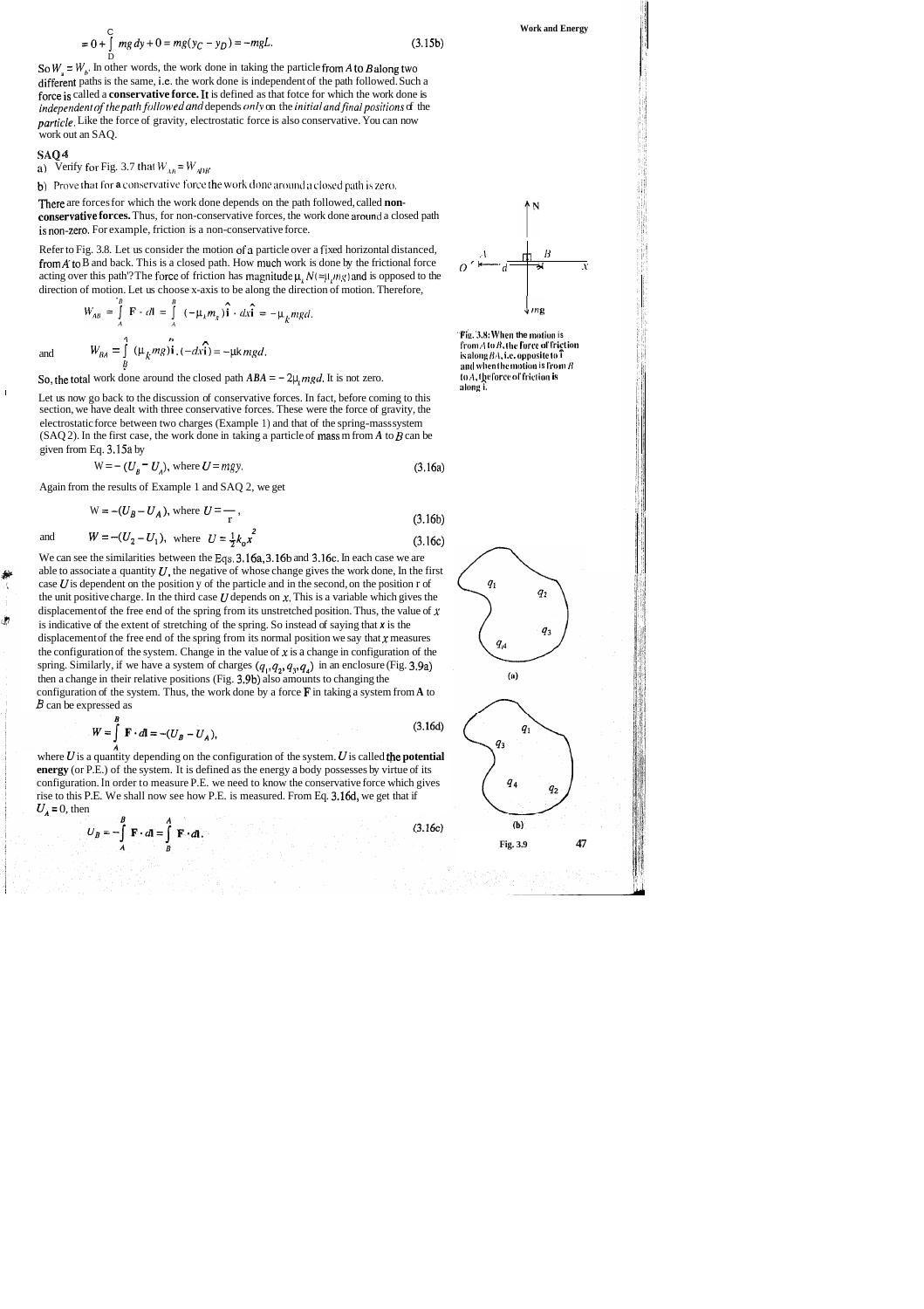

**Concepts in Mechanics** Thus, the P.E. of a system in a certain configuration is measured by the work done by the concerned force in taking the system from that configuration to some standard configuration. Eq. 3.16e gives the P.E. at *B* with respect to the standard **A.** We have chosen **A** as the standard by putting  $U_A = 0$ . Let us now quickly go back to Eq. 3.15a. There we have  $W_{AB}$  = -mgL. Or the work done in taking the particle from B to *A* is *mgL*. So considering *A* as standard, the P.E. of the particle at *B* is *mgL.* You may now work out an SAQ to clarify the concepts about P.E.

> So, measurement of P.E. is never absolute. It is always determined with respect to some standard. You have also learnt that the knowledge of the corresponding force is essential for determining the P.E. Now let us try and see whether we can determine the concemed force or not if the P.E. is known.

Hence, for a simple case of one-dimensional force like in the case of spring, we have  $dU = -Fdx$ . Thus,

$$
F = -\frac{dU}{dx}.
$$
\n(3.18)

#### **SAQ 5 A**

A peculiar spring is governed by a force law:  $\mathbf{F} = -Cx^3$  i where *C* is a constant. What is the P.E. at x with the standard  $U = 0$  at  $\mathbf{x} = 0$ ?

Eq. 3.18 indicates that *the conservative force is the negative of the rate of thange of P.E. with respect to the position vnriable.* Let us take up an interesting application of Eq. **3.1** 8.

An infinitesimal change in the value of P.E. is given in accordance with Eq. 3.16d as

$$
dU = -\mathbf{F} \cdot d\mathbf{I}.\tag{3.17}
$$

Eq.3.18 indicates the connection between P.E. and equilibrium. If the total force acting on a body is zero, then it is in equilibrium. For a conservative force, this equilibrium means

$$
\frac{dU}{dx} = 0.\tag{3.19}
$$

This can occur in three-ways:

i) *U* is a minimum

ii) *U* is a maximum

iii) *U* is a constant independent of **x.** 

At this stage let us recall the very simple fact that a-ball falls if **it** is released. It does so due to gravity. But have you observed that in the process of falling, the P.E. of the ball decreases? Again if you stretch a spring and release it subsequently, it soon returns to its normal length. Thus, its P.E. also decreases, In fact, in nature all processes proceed to that configuration for which the P.E. of the concemed system gets minimised.



Now, let us consider the situation in case (i) above. If this kind of an equilibrium is disturbed, the system tends to regain its equilibrium configuration. So it is called **stable equilibrium.** A ball resting at the bottom of a bowl (Fig. 3.10 a) provides the example of stable equilibrium. If an equilibrium of type (ii) is disturbed, the system does not return to its equilibrium configuration as a process cannot take a system to a configuration for which **its** 

48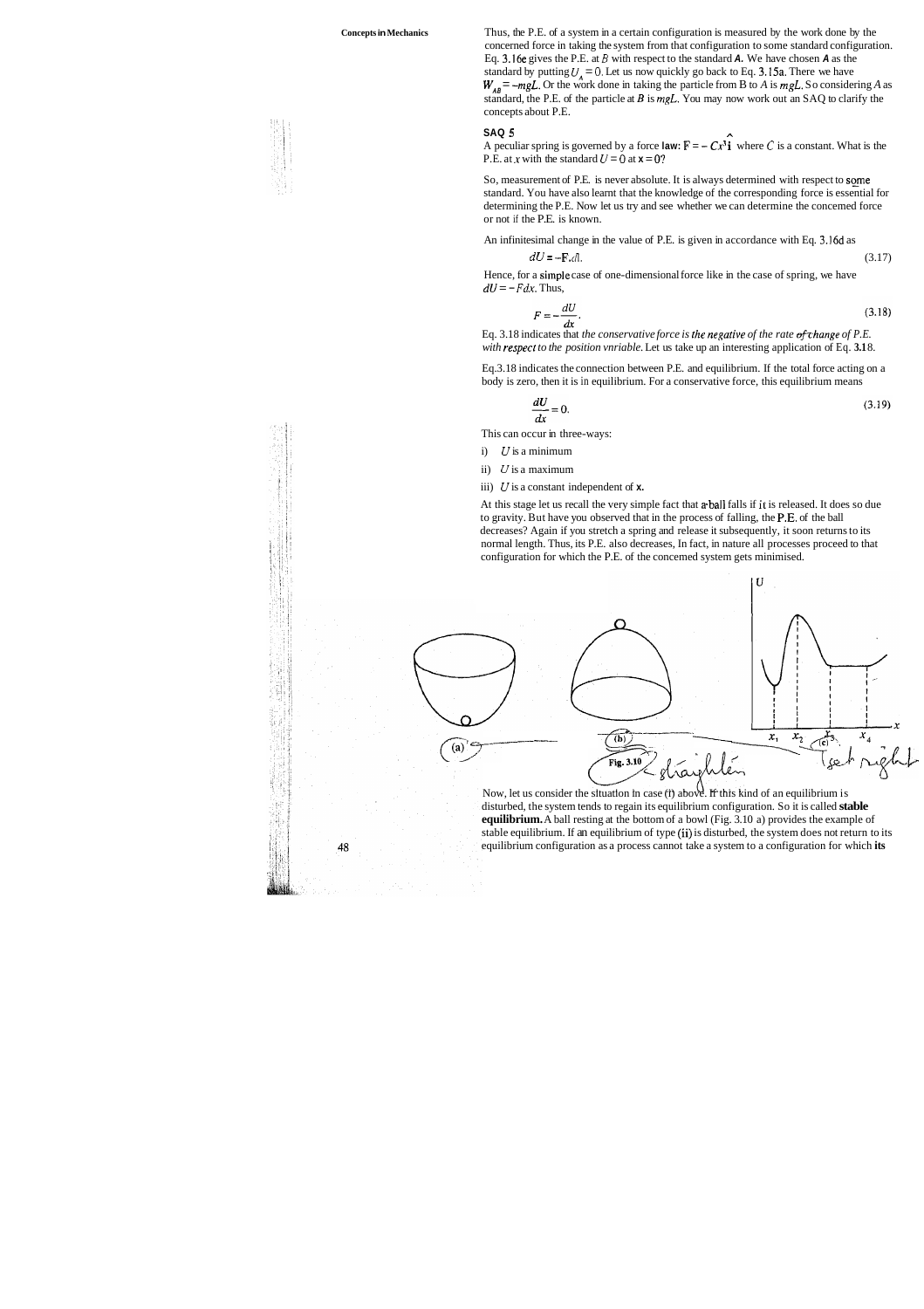We shall now combine Eq. 3.16c with the work-energy theorem and arrive at the very important principle of conservation of energy.

Since the points **A** 'and B are arbitrary, we conclude that for a system being acted upon by a conservative force, the sum of the kinetic energy and the potential energy is always a constant. We denote this constant as the total mechanical energy Eof the system, i.e.  $(3.21)$ 

 $T + U = E = a constant.$  (3.21)

P.E. increases. So it is called **unstable equilibrium. A** ball resting at the top of a bowl (Fig. 3.10b) provides an example of unstable equilibrium. Case (iii) refers to a situation where the system will continue to remain at equilibrium even if its equilibrium is disturbed. This is called **neutral equilibrium. A** book resting on your table provides an example of neutral equilibrium. If you move it by giving a slight push it occupies another position on your table and remains in equilibrium there without bothering to come back to the previous position. Thus, if the variation of P.E. of a system is plotted with position variable **x** (as in Fig. 3.10c), then the system is in stable and unstable equilibrium at  $x = x$ , and  $x = x$ , respectively. It is in neutral equilibrium over the range  $x_1 < x < x_4$ .

#### SAQ **6**

What kind of equilibria are the following?

a) A simple pendulum bob at its mean position.

We had discussed projectile motion in Unit 2. Prove that in the absence of air-resistance, the sum total of K.E. and  $P$ .E. remains constant.

b) A stick held vertically on the fingertip by a juggler,

So, we have seen that if the P.E. of a conservative system is known as a function of position then the corresponding force can be derived from it. We have also seen the role of P.E. in determining the nature of equilibrium of a body.

At the point  $P(x, y)$ , the velocity vector makes an angle  $\theta$  with the horizontal direction. There is no acceleration in the horizontal direction.

#### **3.3.3 Principle of Conservation of Energy**

From Eqs. 3.13a and 3.166, we get that

$$
W = - (U_B - U_A) = T_B - T_A,
$$
  
or  $T_A + U_A = T_B + U_B$ . (3.20)

Let us take up an example to illustrate Eq. 3.21.

#### **Example 3**



**Work and Energy** 

Refer to Fig. 3.1 1. Since the magnitude of the velocity of projection is **u,** the K.E. of the projectile at **0** is **'/,mu2,** let us take the horizontal level through 0 as the reference for determining P.E. So, P.E. at **0** is zero.

Hence at  $\varphi$ , K.E.  $\pm P$ .E.  $\pm \frac{1}{2} m u^2$  (3.22)

Hence, the horizontal component of velocity remains unchanged and the vertical component experiences an acceleration **g** downwards. So

| $v \cos \theta = u \cos \alpha$ ,              | (3.23a) |    |
|------------------------------------------------|---------|----|
| $v^2 \sin^2 \theta = u^2 \sin^2 \alpha - 2gy.$ | (3.23b) |    |
| From Eq. $3.23a$ , we get                      |         |    |
| $v^2 \cos^2 \theta = u^2 \cos^2 \theta$ .      | (3.23c) | 49 |
| 그는 사람들이 아직 사람들이 나서 사람들이 많이 있다.                 |         |    |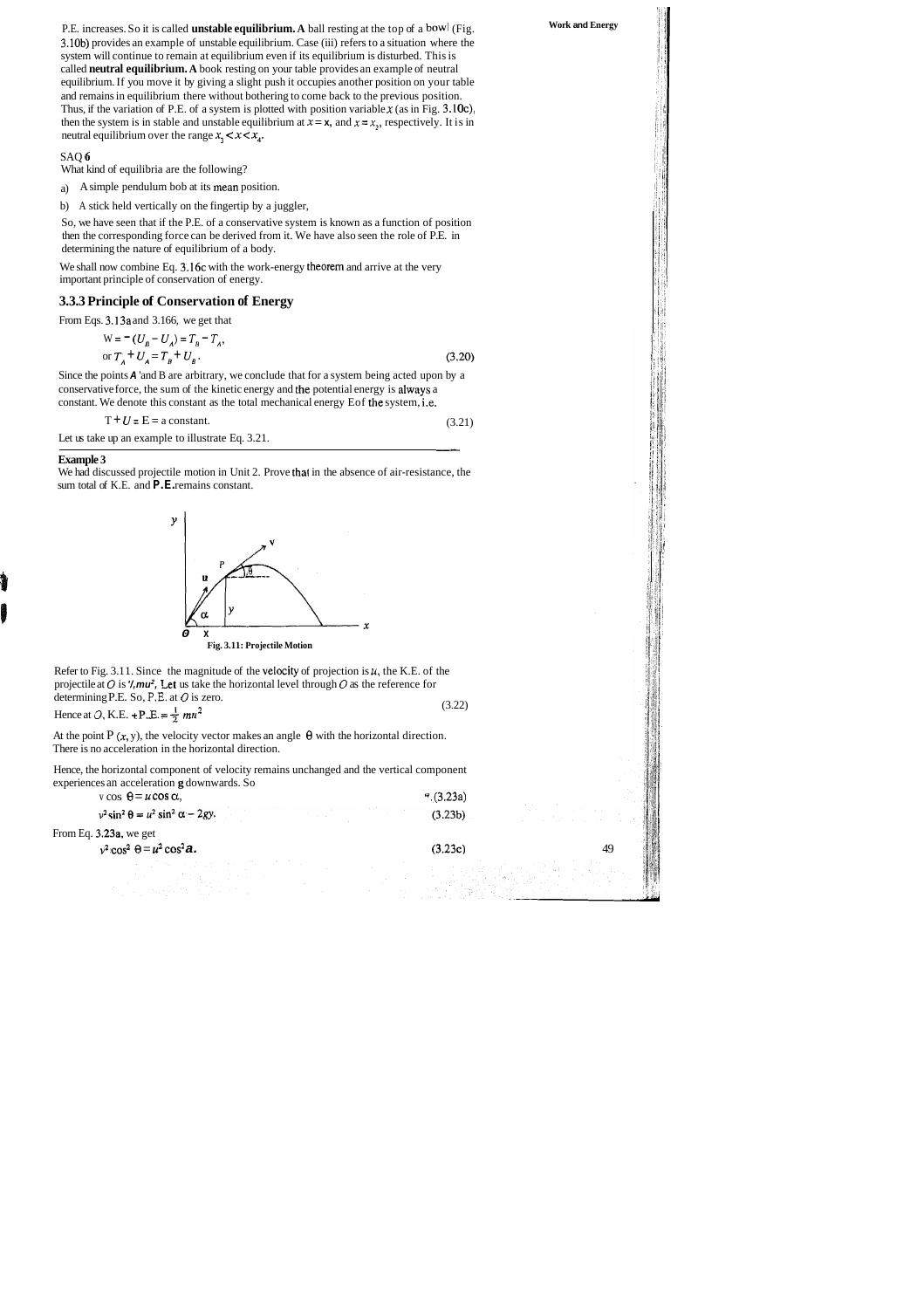-- fr- **Ld** 

You must have noted that Eq. 1 3.23d appears to he the same as the equation we get in studying linear motion under gravity. But there is a difference. In linear rnotlon, \. and **u** are along the same direction, while in this case they are not *So* you should not feel that proving this equation is a futile exercise.



<sup>I</sup>**Concepts in Mechanics** 

Adding Eqs.  $3.23b$  and  $3.23c$ , we have

| $v^2 = u^2 - 2gy$ .                                                                      | (3.23d) |
|------------------------------------------------------------------------------------------|---------|
| Now, K.E. at P = $\frac{1}{2}mv^2 = \frac{1}{2} m(v^2 - 2gy) = \frac{1}{2} mu^2 - mgy$ . | (3.24a) |
|                                                                                          | (3.24b) |
| And P.E. at P = mgy.<br>Hence, K.E. + P.E. = $\frac{1}{2}$ mu <sup>2</sup> , at P.       | (3.25)  |

Thus, from Eqs. 3.22 and 3.25, we get that the sum-total of K.E. and P.E. remains constant.

At this stage let us go back to Example 2. There we had seen that the final K.E. is less than thc initial K.E., whereas **the** initial and final P.E.s are the same,as the body was moving on a horizontal surface. So we cannot say that  $(K.E. + P.E.)$  is a constant. This means that Eq. 3.21 does not hold. Now let us try to find out what has happened to the loss in K.E. You must have noted that there is a non-conservative force in the form of friction and the work done by that force is  $-24.5$  J. The negative sign indicates that the work done against the force of friction is 24.5 J which is exactly equal to the loss in K.E. Now, is the work done against the force of friction lost? Well, the answer is that it is not lost. It has been dissipated in the form of heat energy. This energy which amounts to heating the body and the surface is not useful at all. But still the energy is *not lost* in the true sense of the term. Through Example 2 we may conclude that

K.E.  $+$  P.E.  $+$  (work done against Friction) = a constant

or (Total mechanical energy)  $+$  (Energy dissipated) = a constant.

Whenever there is a conversion of energy from one form to another this principle is applicable. For example, in a lead acid cell chemical energy is converted to electrical energy whereas in a solar cell light energy is converted to electrical energy. The quantity of energy in one form is always equivalent to the quantity in the converted form.

Thus, we arrive at the statement of the *principle of conservation of energy:,* 

Energy cannot he created nor can it be destroyed but it can be transformed from *one form to another, the total amount of energy in rhe universe remaining constant.* 

Let us take up an application of this principle.



The water at the top of the waterfall (Fig. 3.12 a) has gravitational P.E. which in falling is converted into **K.E.**So, P.E. decre<sup>ss</sup>es and at its cost the K.E. increases, maintaining the sum of K.E. and P.E. constant. Here we assume that the water particles do not experience any friction with the bed of the fall, However, on coming to the foot of the fall the P.E. becomes zero. The energy is solely kinetic. But what happens to this K.E. later? **A** part of K.E. remains with the water as it continues to flow and the rest can be used to drive the motor of a turbine and hydroelectricity can be generated. In any case some energy is always dissipated. The variation of different forms of energy is depicted in the graph in Fig, 3.12 b.

In nature we always come across non-conservative forces. For example, in the case of a body falling freely under gravity there is some air resistance. When a body is sliding along an inclined plane there is ftiction. But if these forces are negligible then the principle of conservation of energy can be used in the form of Eq. 3.21 as a good approximation. We shall now see such an application.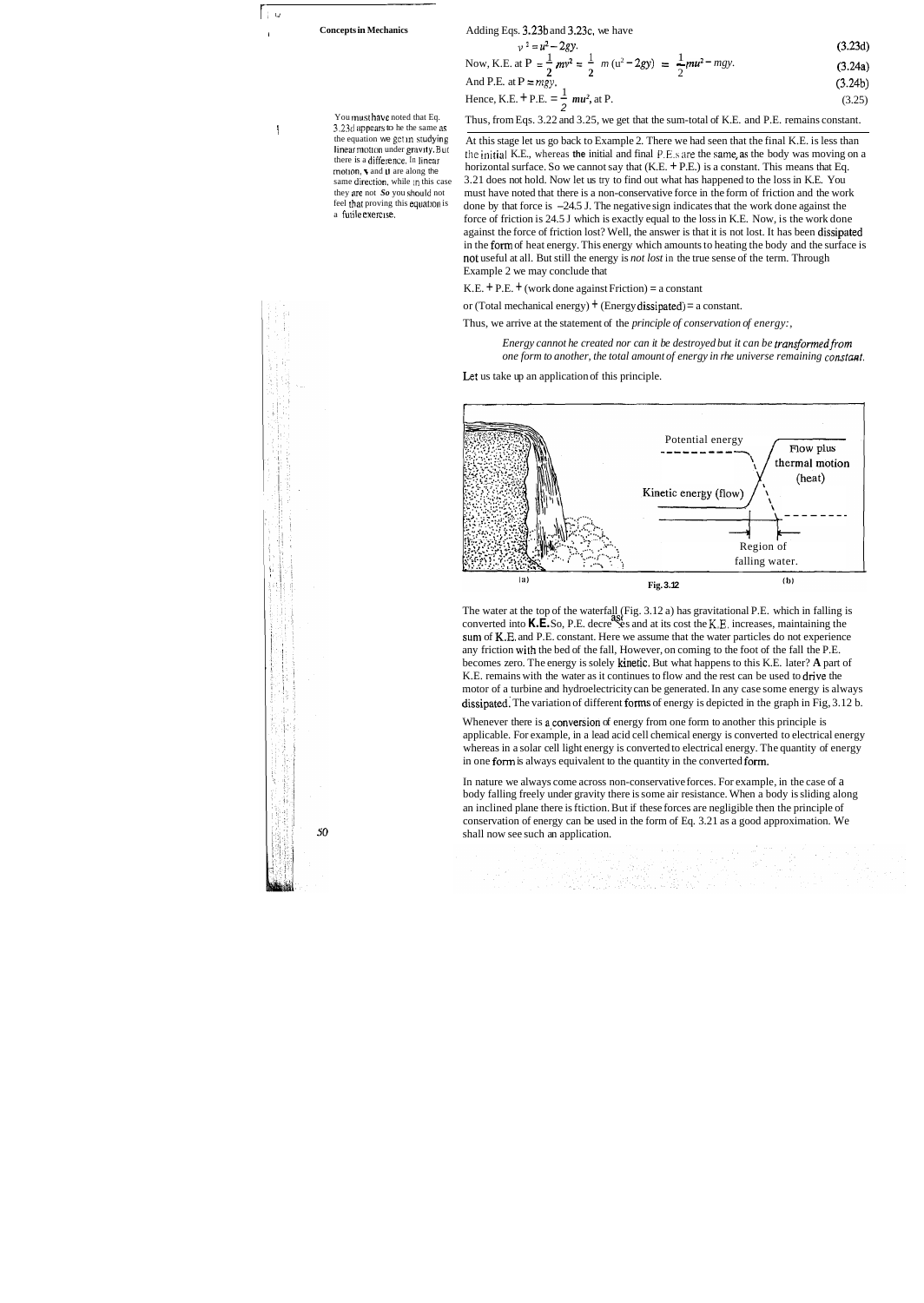# **3.3.4 Energy Diagrams Work and Energy**

Fig. 3.13 shows the track of a car having negligible friction. How fast must the car be moving at point P if it is to reach point  $\mathbb{R}$ ? What happens if it is going slower than this?

In other words, the initial K.E. must be at least equal to the difference in P.E. between the highest and the initial point. Eq. 3.26 may be solved for  $v_p$  to get the minimum speed required at P to get to R. What happens if the car is moving a little slower? Then it would not be able to reach the top of the second peak but will reverse direction before that from a **Fig. 3.13**  point T where its  $\mathbf{K} \cdot \mathbf{E}$  becomes zero. If it occurs at a height  $h$ , then

As the friction is negligible the principle of conservation of energy will provide answers to our questions. Let us consider the lowest point on the track as our reference for determining **P.E.** The energy at P is ( $\frac{1}{2}$ *mv<sub>P</sub>* + *mgh<sub>p</sub>*), and this is the total mechanical energy everywhere, as mechanical energy is conserved. To reach the point  $S$ , the car must clear the highest peak at  $R$ , where **P.E.** is  $mgh_R$ . If it <sup>is</sup> just able to do so, its K.E. is extremely close to zero on the peak. From the principle of conservation of energy we have

It will head back clearing peak Q, then down and'up past point P to a point  $O$  where its K.E is again zero. You can now quickly work out an SAQ.

$$
mgh_R = \frac{1}{2}mv_P^2 + mgh_P,
$$
  
or 
$$
\frac{1}{2}mv_P^2 = mg(h_R - h_P),
$$
 (3.26)

0 and Tare called the turning points set by the value of total energy. With still lower speed, the car won't clear peak  $Q$  and its motion will be confined to the first valley alone.

Fig. 3.14 is a drawing of the actual track followed by the car. But, because gravitational potential energy near earth's surfacc is directly proportional **to** height, we can also regard it as a plot of potential energy versus position: a potential energy curve. We can understand the car's motion graphically by plotting the car's total energy on the same graph as the potential energy curve. Since total energy *E* is constant, the total energy curve is a straight, horizontal line. Fig. 3.14 shows the potential energy curve and the total energy curve for several values of the total energy. These graphs tell us immediately about the motion of the car. In Fig 3.14a, the total energy  $E<sub>n</sub>$  exceeds the potential energy at peak R, therefore, the car will reach R with kinetic energy to spare, and will makc it all the way to S. In Fig 3.14b, energy is entirely potential. This happens when the total energy curve intersects the potential the total energy  $E_{\mu}$  is less than the potential energy at R. The car must stop when energy curve; the points of intersection are the turning points that bound the car's motion. In  $\mathbf{F}$  Fig. 3.14c, the total energy  $E_j$  is still lower, and the turning points are closer together. We (a) say that the car is trapped in the potential well between its turning points.

We know that for a conservative system K.E.  $+$  P.E. =  $E$ , the total energy. i.e.





$$
mgh = \frac{1}{2} m v_p^2 + mgh_p. \tag{3.27}
$$

#### SAQ **7**

What is the height of tho point O above the reference level in Fig. 3.1 3?

rightmost region, so that motion in this region is possible. But starting at point P, the car is  $P$   $Q$   $R$ blocked from this region, because near peak  $R$ ,  $U > E$ . In the case of Fig. 3.14c, peak Q also poses a situation (i.e.  $U > E$ ) that keeps the car out of the valley between Q and R where (c) motion is possible. Such a **peak** which does not allow motion by having  $U \geq E$  is called a **Fig. 3.14** potential barrier. We shall use the terminologies 'potentia wells' and 'bamers' widely in our courses on Quantum, Atomic and Molecular Physics, Nuclear Physics and Solid State/ Materials Science.

We have thus studied a few applications of the principle of conservation of energy. We have studied another conservation principle, that of linear momentum, in Unit 2. We shall now take up the study of collisions which'involve both these conservation principles







$$
\frac{1}{2}mv^2 + U = E,
$$
  
or  $v = \sqrt{\frac{2}{m}(E - U)}$ . (3.28)

If  $U > E$ , then from Eq. 3.28,  $\nu$  is imaginary and motion is not possible. But if  $U < E$  then<br>motion is possible.<br>In both Figs. 3.14b and 3.14c the car's total energy E exceeds the potential energy in the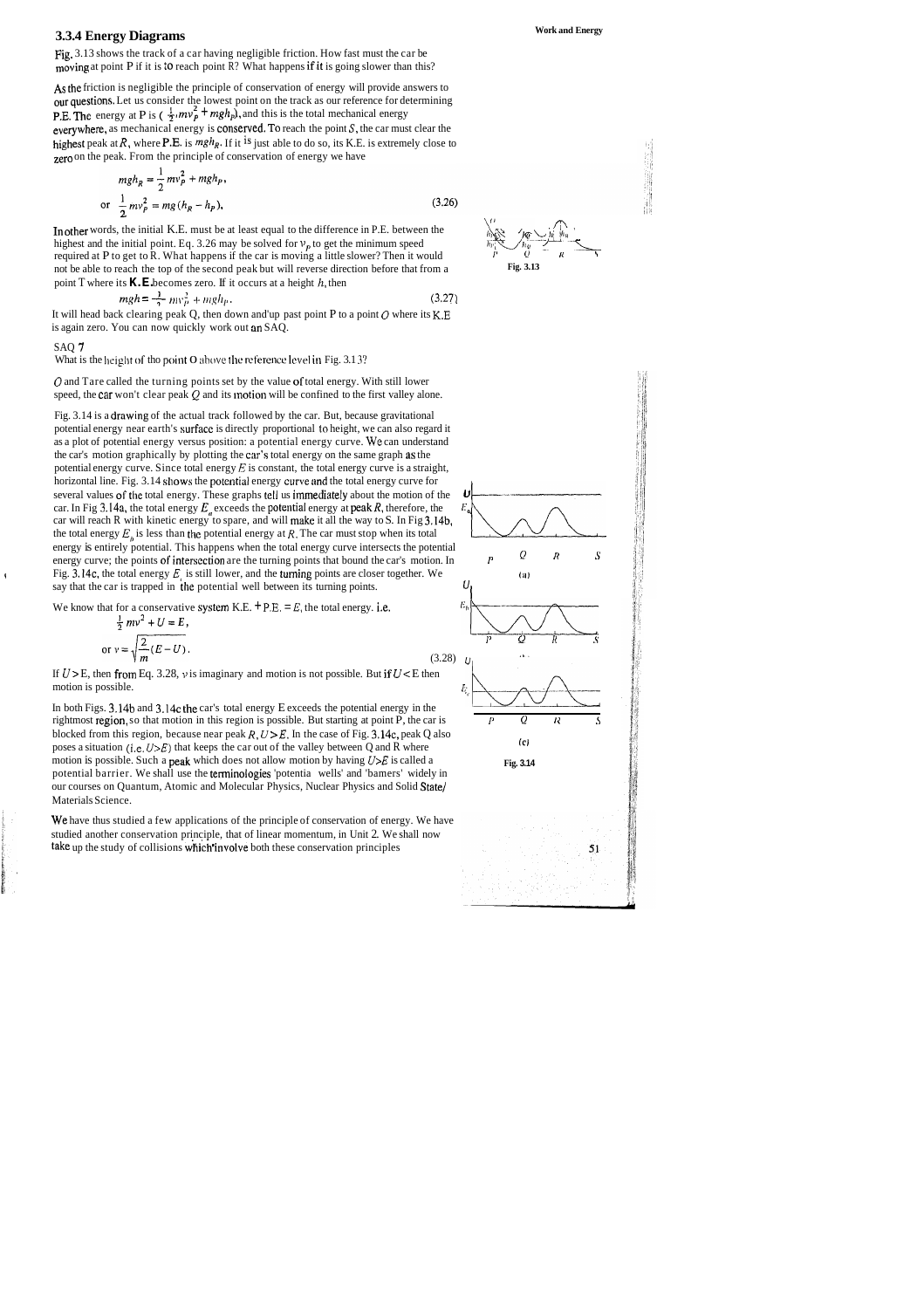# **3.4 ELASTIC AND INELASTIC COLLISIONS**



We know that certain metallic surfaces emit electrons when ultra-violet light is made to fall upon it. This process can be explained through the study of collisions. It can also throw light  $\mathbf{p}_1$  v upon several aspects of other processes like generation of X-rays and artificial radioactivity. However, let us begin our study on collisions by thinking of a coin hit by another on the surface of a table. You may try this yourself with the help of two coins. What do you observe? **A** situation of the type is shown in Fig. 3.15. The striking coin **C,** and the struck coin  $C_2$  move on two sides of the original line of motion of  $C$ , Let the linear momentum of <br>  $C$ , be  $p$  immediately before it hits  $C_2$ . Let the momenta of  $C_1$  and  $C_2$  be  $p$ , and  $p_1$ ,<br>  $\therefore$  respectively, aft C, be **p** immediately before it hits  $C_2$ . Let the momenta of **C**, and **C**, be **p**, and **p**<sub>*u*</sub> **Fig. 3.15** smooth so that the frictional forces can be neglected. Then during the collision no external force acts on the system of coins. So its linear momentum is conserved, i.e.

$$
\mathbf{p} = \mathbf{p}_1 + \mathbf{p}_2. \tag{3.29}
$$

where Tis the K.E. of  $C_1$  before collision and T,, *T*, are the K.E.s of  $C_1$ ,  $C_2$ , respectively after collision. If the kinetic energy of the system does not remain constant then the collision is said to be inelastic. But the total energy is conserved in both the cases. Let us first discuss elastic collisions.

We understand that in the case of an elastic collision both the equations 3.29 and 3.30 will hold. We shall now apply them to obtain the angular separation between the directions of We understand that in the case of an elastic collision both the equations 3.29 and 3.30<br>hold. We shall now apply them to obtain the angular separation between the directions<br>motion of the coins after the collision. We sha  $\overline{C_1}$   $\overline{C_2}$   $\overline{C_3}$   $\overline{C_4}$   $\overline{C_5}$   $\overline{C_6}$   $\overline{C_7}$   $\overline{C_8}$   $\overline{C_9}$   $\overline{C_8}$   $\overline{C_9}$   $\overline{C_9}$   $\overline{C_9}$   $\overline{C_9}$   $\overline{C_9}$   $\overline{C_9}$   $\overline{C_9}$   $\overline{C_9}$   $\overline{C_9}$   $\overline{C_9}$  in two dimensions. For this we redraw Fig. 3.15 as shown in Fig. 3.16. We take the x-axis along the original direction of motion of **C,** and y-axis perpendicular to it. **C,** is referred to as the *projectile* and  $C_2$  as the target. Let the masses of **C**, and  $C_2$  be  $m_1$  and  $m_2$ , respectively. Before collision,  $C_1$  is moving with a velocity v. Let the velocities of  $C$ , and  $C_2$  after collision be  $\mathbf{v}_1$  and  $\mathbf{v}_2$ , respectively,  $\mathbf{v}_2$  is called the recoil velocity *and*  $\mathbf{\theta}_2$ , the angle of recoil. **Fig. 3.16 Eq. 3.29 can be written as,** 

$$
m_1 \mathbf{v} = m_1 \mathbf{v}_1 + m_2 \mathbf{v}_2.
$$

The principle of conservation of linear momentum holds for all sorts of collisions provided no external force acts. The principle of conservation of energy aiso holds. Since the coins are always on a table whose surface is horizontal, their P.E. is always zero with respect to the table top as standard. This means that the K.E. of C, before collision is equal to the sum total of the K.E.s of **C,** and **C,** after collision and any amount of energy in the form of heat or sound, which might have dissipated due to collision. We must remember that we have assumed.that the surface of the table is frictionless. Now if, the kinetic energy of the system remains constant in a collision process, then'it'is said to be an elastic collision. In other words, the condition of an elastic collision of the coins is given by

$$
T = T_1 + T_2,\tag{3.30}
$$

#### *C,* **Study of** elastic collisions

Using Eqs. 1.3a and 1.3d, we have  
\n
$$
m_1v_1 = m, (v_1 \cos \theta, i + v, \sin \theta_1 \hat{j}) + m_2(v_2 \cos \theta_2 \hat{i} - v_2 \sin \theta_2 \hat{j}),
$$

or  $m_1v_1 = (m_1v_1\cos\theta_1 + m_2v_2\cos\theta_2)\hat{i} + (m_1v_1\sin\theta_2 - m_2v_2\sin\theta_2)\hat{j}.$ 

From Eqs. 1.5 and 1.6, we get

$$
m_1 v = m_1 v_1 \cos \theta_1 + m_2 v_2 \cos \theta_2 \tag{3.31a}
$$

and 
$$
\mathbf{0} = m_1 v_1 \sin \theta_1 - m_2 v_2 \sin \theta_2.
$$
 (3.31b)

Again from Eq. 3.30, we get

$$
m_1 v^2 = m_1 v_1^2 + m_2 v_2^2 \tag{3.32}
$$

First we shall eliminate 8, between Eqs. **3.3 la** and 3.3 lb, i.e. we have

$$
(m_1v_1)^2 = (m_2v_2\sin\theta_2)^2 + (m_1v - m_2v_2\cos\theta_2)^2
$$

or  $m_1^2 v_1^2 = m_2^2 v_2^2 + m_1^2 v^2 - 2m_1 m_2 v v_2 \cos \theta_2$ .

52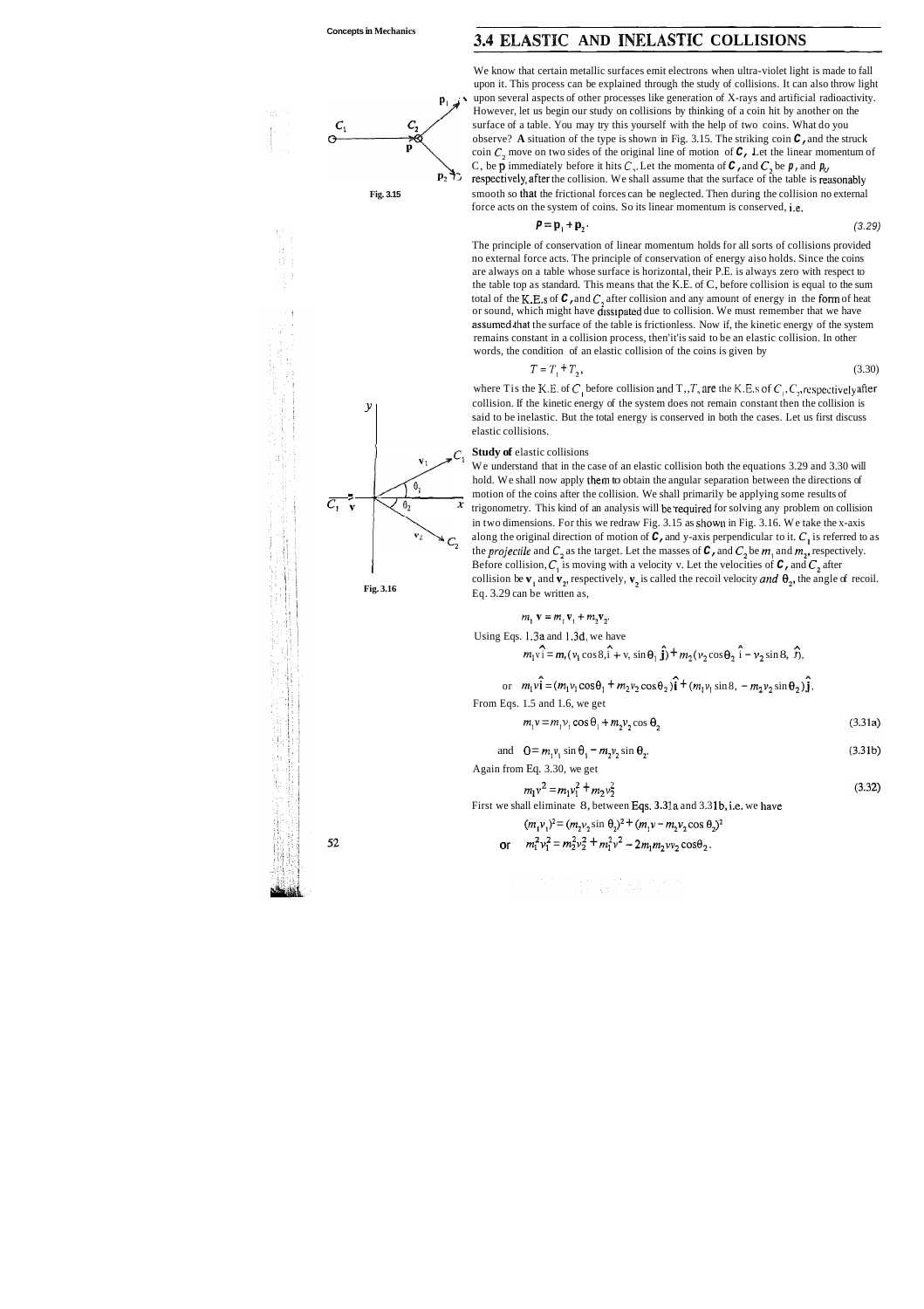We shall now use Eq.  $3.32$  to get an expression of  $v_2$  in terms of v and 8,. Using Eq. 3.32 we get,

$$
0 = m_2^2 v_2^2 + m_1 m_2 v_2^2 - 2 m_1 m_2 v v_2 \cos \theta_2.
$$

This is effectively a quadratic in  $v_2$ , of which  $v_2 = 0$  is a trivial solution. We disregard that and write only the acceptable solution

$$
v_2 = \frac{2m_1m_2 \text{v}\cos 8}{m_2^2 + m_1m_2} = \frac{2\alpha \text{v}\cos \theta_2}{1 + \alpha}
$$
\n
$$
\text{where } \alpha = \frac{m_1}{m_2}.
$$
\n(3.33)

Again, from Eqs. 3.31a and 3.31b, we get

$$
\frac{m_1v_1\sin\theta_1}{m_1v_1\cos\theta_1}\frac{m_2v_2\sin\theta_2}{m_1v-m_2v_2\cos\theta_2}
$$

Multiplying the numerator and denominator of the right-hand side by  $2 \cos \theta_2$ , we get,

$$
\tan \theta_1 = \frac{m_2 v_2 \sin 2\theta_2}{2m_1 v \cos \theta_2 - 2m_2 v_2 \cos^2 \theta_2}.
$$

Since sin 2 $\theta_2$  and cos 28, lie between -1 and +1, in this case we have tan  $\theta_1 \rightarrow 0$  or 8,  $\rightarrow$  0. And as  $\theta_1 \rightarrow 0$  we get from Eq. 3.3 lb that 8,  $\rightarrow 0$  also. So when the projectile is much heavier than the target then both move along the same straight line as that of the initial direction of the projectile.

Using Eq. 3.33, we get

$$
\tan \theta_1 = \frac{m_2 v_2 \sin 2\theta_2}{(m_1 + m_2)v_2 - 2m_2 v_2 \cos^2 \theta_2} = \frac{\sin 28}{a - \cos 2\theta_2}
$$
(3.34)

Eq. 3.34 indicates that the relation between  $\theta$ , and  $\theta$ , is strongly dependent on  $a$ . We shall discuss the extreme case when  $a \gg 1$ , (i.e.  $m_1 \gg m_2$ ).

#### **SAQ 8**

Prove that a)  $\theta_1 + 28 = 180^\circ$  when  $a \ll 1$ and b)  $\theta_1 + 8 = 90^\circ$  when  $\alpha = 1$ 

We shall now study an application of inelastic collision.

#### Ballistic pendulum

You may like to make an estimate of  $\nu$  in the form of a numerical example in the following SAQ, **53** 

The ballistic pendulum is a device for measuring the velocity of a bullet. The pendulum is a large wooden block of mass M hanging vertically by two cords. A bullet of mass *m* strikes the pendulum with an initial velocity **v,** and gels embedded in it. The final velocity **v,** of the system after collision is much less than that of the bullet before collision. This final velocity can easily be determined, so that the initial velocity of the bullet can be computed by  $=m v$ ,. Linear momentum of the system after collision =  $(m + M) v$ applying the law of conservation of linear momentum, Initial linear So from conservation of linear momentum,

$$
mv_j = (m + M) v_j. \tag{3.35}
$$

The K.E. before collision is  $\frac{1}{2}mv_i^2$  and the total K.E. after collision is



$$
\frac{1}{2}(m+M)v_f^2 = \frac{1}{2} \frac{m^2 v_i^2}{m+M}
$$
 from Eq. 3.35. Now, we have

(K,E, before collision)  $-(K.E.$  after collision)  $=\frac{1}{2}mv_i^2\left(1-\frac{m}{m+M}\right)=\frac{1}{2}\frac{mM}{m+M}v_i^2$ , which is a positive quantity. This means that there is a loss of K.E. Hence, the collision is  $V_i = \frac{M}{\text{Fig. 3.17}}}$ inelastic. However, the K.E. after collision makes the wooden block swing up to a maximum height, h as shown in Fig. 3.17. Our task is to determine  $v_i$  in terms of the known parameters **m,** M and *h.* The K.E. of the bullet and the block is used up in raising the block through a height *h*. So the block and bullet acquire a P.E. equal to  $(M + m) gh$ . The K.E. of the block and bullet =  $\frac{1}{2}(M + m)v_f^2$  =  $(M + m)gh$ , from the principle of conservation of energy. So  $v_f^2 = 2gh$  or  $v_f = \sqrt{2gh}$ . Hence from **Eq.** 3.35, we get  $v_1 = \frac{M+m}{m}\sqrt{2gh}$ . (3.36)  $\mathbf{m}$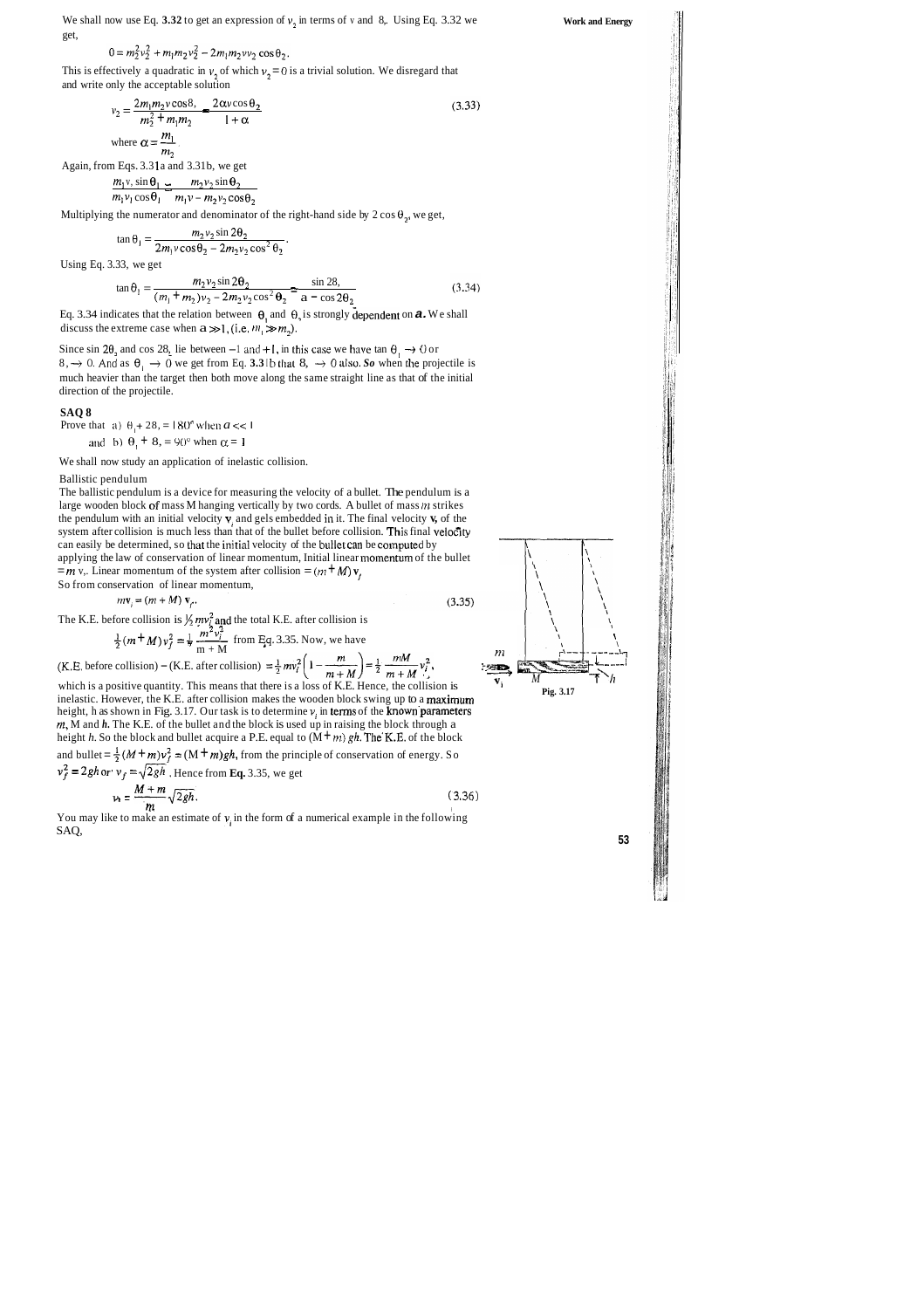### **Concepts in Mechanics** SAQ **<sup>9</sup>**

In a ballistic pendulum, the masses of the bullet and the block are 5 **g** and 2 kg, respectively. After being struck by the bullet the block along with the bullet is raised through  $0.5$  cm. Find the velocity of the bullet.  $(g = 9.8 \text{ m s}^{-2})$ 

How long has it taken you so far to go through Unit 3? May be something like 3 hours. Some of your friends might have taken 4 hours to complete the same matter and some may again have taken only 2 hours. So all of you have covered the study material to the same extent, but your rates of working are different. This throws some light on the following question! Why do you feel more exhausted when you run up the staircase at constant speed than when you walk up the same at a constant speed? In each case you exert an average force exactly equal to your weight and do so over a fixed distance. And as the product of force and distance is the work done, the same amount of work is done in each case. But what matters is the rate at which work is done. We shall discuss this aspect now.

Eqs.  $3.37$  and  $3.38$  show that the unit of power is joule  $s^{-1}$ , whose other name is watt. You may now try a very simple SAQ.

#### **saQ m**

A man ascends to Badrinath Temple from Joshimath, a vertical rise of  $1,500$  m. His mass is 60 kg. He takes *5* h. A 1,500 kg car drives up the motorable road for the same vertical rise in Ih. What is the average power exerted in each case if we neglect friction for the sake of simplicity? Assume that the man and the car maintain constant speed.

We have not seen how P depends on the applied force F. For this we go back to Eq. 3.1. Using Eqs. 3.1 and 3.38 we get

# **3.5 POWER**

### **3.6 SUMMARY**

**Power** is defined as the rate of doing work. If an amount of work AW is done in a time At,

then the **average power** P is  
\n
$$
\overline{p} = \frac{AW}{At}.
$$
\n(3.37)

If the rate varies with time, we define **instantaneous power** as the average power taken in the limit of arbitrarily small time interval At:

$$
P = \lim_{\Delta t \to 0} \frac{\Delta W}{\Delta t} = \frac{dW}{dt}.
$$
\n(3.38)

The work done on a particle by the resultant force acting on it is always equal to the change in kinetic energy of the particle.

It is the average power exerted in each case if we neglect friction for the sake of  
\n'Assume that the man and the car maintain constant speed.  
\n**3.1** and 3.38 we get  
\n
$$
P = \lim_{\Delta t \to 0} \frac{\mathbf{F} \cdot \mathbf{A} \mathbf{i}}{\Delta t} = \mathbf{F} \cdot \lim_{\Delta t \to 0} \frac{\Delta \mathbf{l}}{\Delta t},
$$
 (as the process of taking dot product with F is independent of At).

$$
\text{or} \qquad P = \mathbf{F} \cdot \frac{d\mathbf{l}}{dt} = \mathbf{F} \cdot \mathbf{v} \tag{3.39}
$$

So we have obtained the expression of P in the form of a scalar product. You can apply your knowledge of scalar product to work out the following SAQ.

#### **SAQ 1%**

A man weighing 60 kg is riding his 15 kg bicycle. What power must he supply to maintain a steady speed of 20 kmh<sup>-1</sup> (a) on a level ground and (b) while going up a 5° incline if the frictional force is  $30N$  in each case?

Let us now summarise what we have learnt in this unit.

e The work done by a force over a path fromA to *B* is given by

가지 이 영화는 이렇게 전화 회의 학생이 있다. 그 일이 있어요?<br>이 당신은 인간의 공부 대통령 호텔 대통령이 필요하였다.

$$
W=\int\limits_A^B \mathbf{F} \cdot d\mathbf{l}.
$$

**9** Work-Energy theorem:

**9** If the work done by a force on **a** particle in taking it from one point to another is independent of the path followed and dependent only on the initial and final positions of the path then the force is said to be conservative.

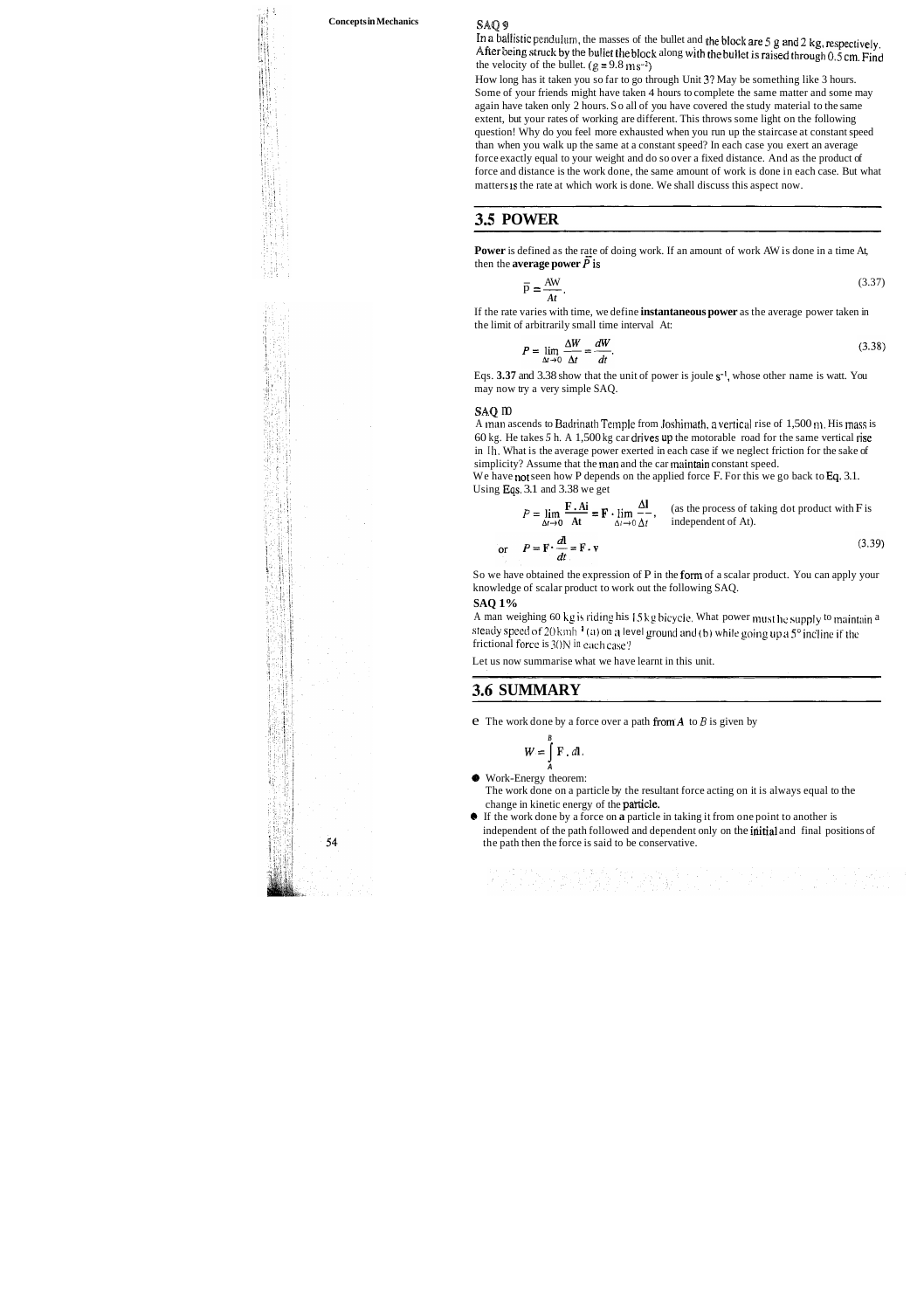@ The work done by **a** conservative force **F** in taking a particle from *A* to B is given by

where  $U_A$  and  $U_B$  are the potential energies of the particle at the positions **A** and **A**, respectively.

- **0** In the absence of non-conservative forces the total mechanical energy of a system is conserved.
- @ Principle of conservation of energy: Energy cannot be created, nor can it be destroyed but it can be transformed from one form to another, the total amount of energy in the universe remaining constant.
- @ In any collision process, the linear momentum and the total energy are conserved. In an elastic collision kinetlc energy is conserved, whereas in **an** inelastic collision it is not. • In any collision process, the linear elastic collision kinetic energy is constant.<br>
• Power P is defined as  $P = \frac{dW}{dt}$

• Power P is defined as 
$$
P = \frac{dW}{dt}
$$

For a constant force  $\mathbf{F}$ , power is  $\mathbf{P} = \mathbf{F} \cdot \mathbf{v}$ ,

# **3.7 TERMINAL QUESTIONS**

1. Tension in the string of a simple pendulum. See Fig. 3.20. It acts perpendicular to the displacement of the bob, which is always along the tangent to the circular path,

2.  $F = -k_0x\hat{i}$ ;  $dI = dx\hat{i}$ ,  $F \cdot dl = -k_0xdx$ .

$$
W = -\int_{0}^{2} k_0 x dx = -\frac{k_0}{2} (x_2^2 - x_1^2).
$$

XI 3. From work-energy theorem we know that work done =change in K.E. Let the distances travelled by the truck and car be  $x_1$ , and  $x_2$ , respectively. Their initial **K.E.s are** the same and final K.E.s are zero. So change in K.E. is same for both. Let the magnitude of the equal braking force be F. Thus, we have  $Fx_1 = Fx_2$ 

or  $x_1 = x_2$ . So they travel equal distances before stopping.

- 1. Cite two examples in which you might think you are doing work but from the point of **<sup>I</sup>** view of physics you are not doing so.
- 2. An electron is projected with an initial speed of  $3.24 \times 10^5$  m s<sup>-1</sup> directly towards a proton which is at rest. The electron is initially at a very large distalice from the proton. At what distance from the proton does the electron's speed become instantaneously equal to twice its initial value? [Hint: Use Eq. 3.9 along with the work-energy theorem. Take the value of  $k$  in Eq. 3.9 equal to 9  $\times$  10<sup>°</sup> Nm<sup>2</sup>C<sup>-2</sup>.
- 3. **h** a nuclear collision, an alpha-particle *A* of mass 4 units is incident with speed v on a stationary helium nucleus B of mass 4 units (Fig. 3.18). After collision *A* moves in the direction BC with a speed  $v/2$  at an angle of 60° with the initial direction AB, and the helium nucleus moves along BD. Calculate the speed of the He nucleus along *BD* and the angle 8.
- 4. Refer to Fig. 3.19. The variations of potential snd total energy with position are shown for a particle executing simple harmonic oscillation. Indicate the turning points. Also indicate the point where the velocity of the oscillator is maximum.

# **3.8 ANSWERS**

#### **SAQs**

4. a) Refer to Fig. 3.21.

$$
W_{ADB} = W_{AD} + W_{DB} = \int_{0}^{D} \mathbf{F} \cdot d\mathbf{l} + \int_{0}^{B} \mathbf{F} \cdot d
$$

Now,

And

$$
\int_{a}^{D} \mathbf{F} \cdot d\mathbf{l} = \int_{a}^{D} -mg\hat{\mathbf{j}} \cdot dx\hat{\mathbf{i}} = 0
$$



$$
\int_{A}^{B} \mathbf{F} \cdot d\mathbf{l} = -(U_B - U_A)
$$





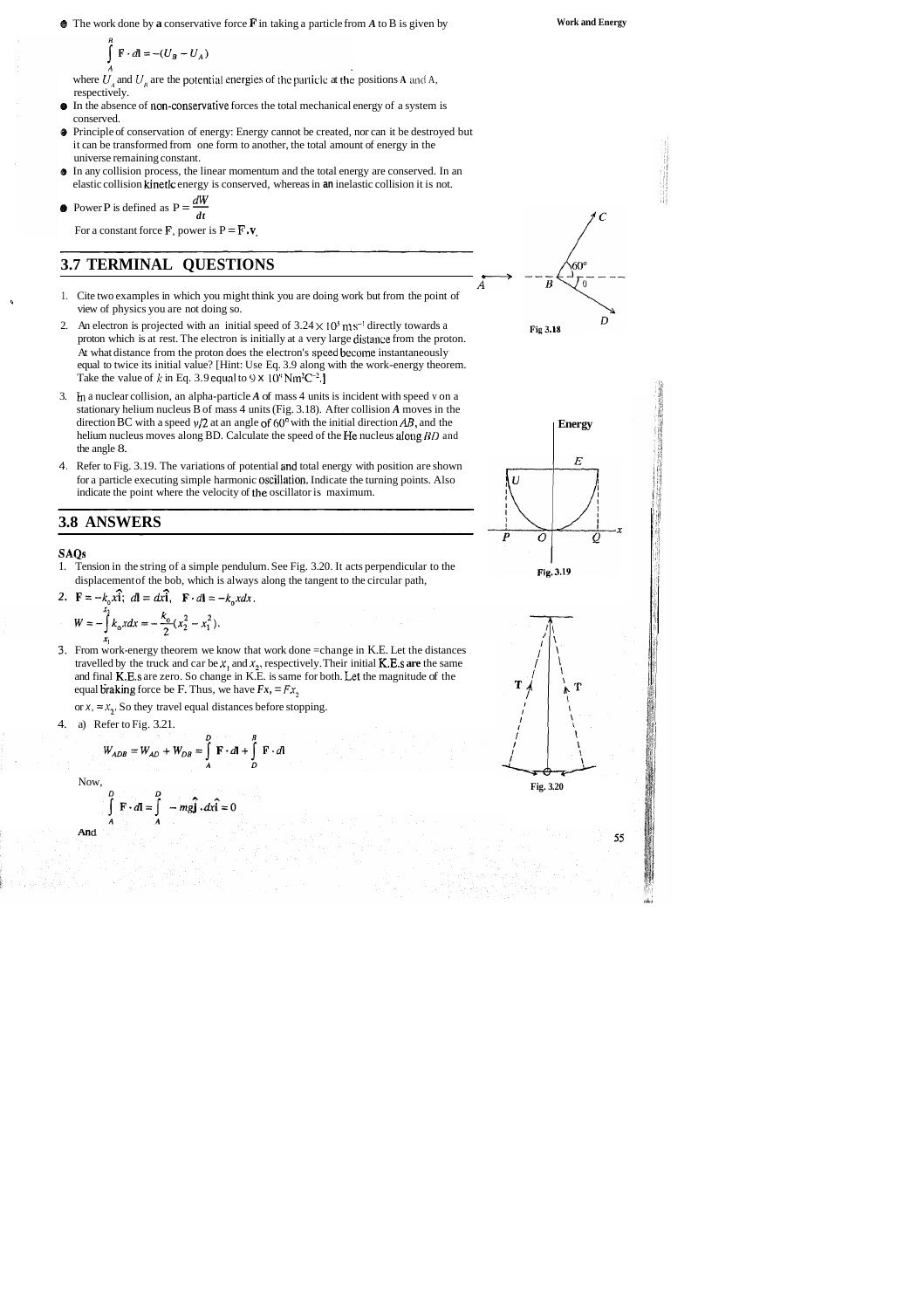$$
\int_{3}^{B} \mathbf{F} \cdot \mathbf{d} = \int_{D}^{B} -mg\hat{\mathbf{j}} \cdot (-dx\hat{\mathbf{i}} - dy\hat{\mathbf{j}}) = \int_{D}^{B} mg\,dy = mg\int_{L}^{0} dy = -mgL \text{ and we know}
$$
  
from Eq. 3.15a that  $W_{AB} = -mgL$ 

So  $W_{AB} = W_{ADB}$ .

b) Refer to Fig. 3.22. Let.us consider two points **A** and B in space. We now join **A** and *B* by two paths ADB and ACB, so that we get a closed path **ADBCA.** We know that for a conservative force,  $W_{ADB} = W_{ACB}$ 

**Fig 3.21** So the required P.E. is  $U = -\int_{0}^{x} (-Cx^{3}\hat{i}) \cdot (dx\hat{i}) = \int_{0}^{x} Cx^{3} dx = \frac{1}{4}Cx^{4}$ **0 0** 

$$
-dx\hat{\mathbf{i}}
$$
 or  $W_{ADB} = -W_{BCA}$   $\therefore$   $W_{ADB} + W_{BCA} = 0$   
or  $W_{1DBCA} = 0$ . Hence, the work round a closed path



*<sup>B</sup>*,' , **5** We shall use Eq, 3.16 to determine the P.E. Here B corresponds to the point having **A n**  (0,O) **E** ,-coordinate equal tox and **A** to **x** = 0. **F** = *-Cx3i, dl* = **dxi** 

6. a) Stable b) Unstable

- 7. It is again *h* as K.E. becomes zero when P.E. = *mgh.*
- 

or 
$$
\theta_1 = 180^\circ - 2\theta_2
$$
  $\therefore \theta_1 + 2\theta_2 = 180^\circ$ 

- (0, 0) **f** (*L*,0) **x**<br>
Fig 3.21<br>
So the required P.E. is  $U = -\int_{0}^{x} (-Cx^3 \hat{i}) \cdot (dx \hat{i}) = \int_{0}^{x} Cx^3 dx = \frac{1}{4}Cx^4$ <br>
6. a) Stable b) Unstable<br>
7. It is again *h* as K.E. becomes zero when P.E. = mg*h*.<br>
8. a) If  $\alpha \ll 1$ , th *B* or **0,** = 180° -2 $\theta_2$  :  $\theta_1 + 2\theta_2 = 180$ °  $\frac{\sin 28}{1 - \cos 2\theta_2}$ <br>b) If  $a = 1$ , then from Eq. 3.34, we get  $\tan 0$ ,  $= \frac{\sin 28}{1 - \cos 2\theta_2}$ Fig 3.22<br>
Pig 3.22<br>  $\cos \theta_1 = 2 \sin \theta_2 \cos \theta_2 = \cot \theta_2 = \tan (90^\circ - \theta_2)$ <br>  $2 \sin^2 \theta_2 = 2 \cos \theta_2 = \tan (90^\circ - \theta_2)$ :.  $8 = 90^\circ - \theta_2$ , or  $\theta_1 + 0 = 90^\circ$ .
	- 9. We shall use Eq. 3.36. There we put  $M = 2$  kg,  $m = 0.005$  kg,  $g = 9.8$  m s<sup>-2</sup> and  $h = 5 \times 10^{-3}$  m and get  $v_i = 125.5$  m s<sup>-1</sup>.

shown in **Fig.** 3.23). So F must act up the plane and is equal in magnitude to b) On the slope F has to oppose  $\mathbf{F}_0$  and the component of mg down the plane, (as shown in Fig. 3.23). So F must act up the plane and is equal in magnitude to  $(F_0 + mg \sin \theta)$ 

- $P = (F_0 + mg \sin \theta)v$
- $=$  [30 N + (75 kg) (9.8 m s<sup>-2</sup>) (sin 5<sup>o</sup>)] (50/9 m s<sup>-1</sup>)
- $=$   $[30$ N + 64 N]  $(50/9$  m s<sup>-1</sup> $)=$  522.2 W

- 
- **Fig. 3.23** 1. Examplel. A boy reads a book continuously for a long time sitting on a chair.<br>Example 2. A cashier maintains the account of **total** transaction during the bar Example 2. A cashier maintains the account of total transaction during the banking hours of a day.
	- **2.** Let the initial speed of the electron be **v**. Its change in K. E. =  $\frac{1}{2} m_e$  {(2v)<sup>2</sup>  $v^2$ } =  $\frac{3}{2} m_e v_i^2$ where  $m<sub>e</sub>$  = mass of the electron. According to the work-energy theorem this change in K.E. is equal to the work done in bringing it from a large distance (which we shall assume to be infinite) to a point whose distance is **x** metres from the proton. Our task is to determine **x.** The above work done is **equal** to the product of the magnitude of charge

10. 
$$
P_{man} = \left(\frac{AW}{\Delta t}\right)_{man} = \frac{(60 \text{ kg}) (9.8 \text{ m.s}^{-2}) (1500 \text{ m})}{(5 \times 3600) \text{s}} = 49 \text{ W}.
$$
  
 $P_{car} = \left(\frac{AW}{\Delta t}\right)_{car} = \frac{(1500 \text{ kg}) (9.8 \text{ m/s}^{-2}) (1500 \text{ m})}{(1 \times 3600) \text{s}} = 6125 \text{ W}.$ 

1. 20 km h<sup>-1</sup> = 
$$
\frac{20 \times 1000}{3600}
$$
 m s<sup>-1</sup> =  $\frac{50}{9}$  m s<sup>-1</sup>

Now  $P = F \cdot v$ , where  $F =$  force applied.

a) On level ground F is equal and opposite to force of friction  $\mathbf{F}_a$ .

So,  $P = F \cdot v = F_0 v = (30 \text{ N}) (50/9 \text{ m s}^{-1}) = 166.7 \text{ W}.$ 



#### **Terminal Questions**